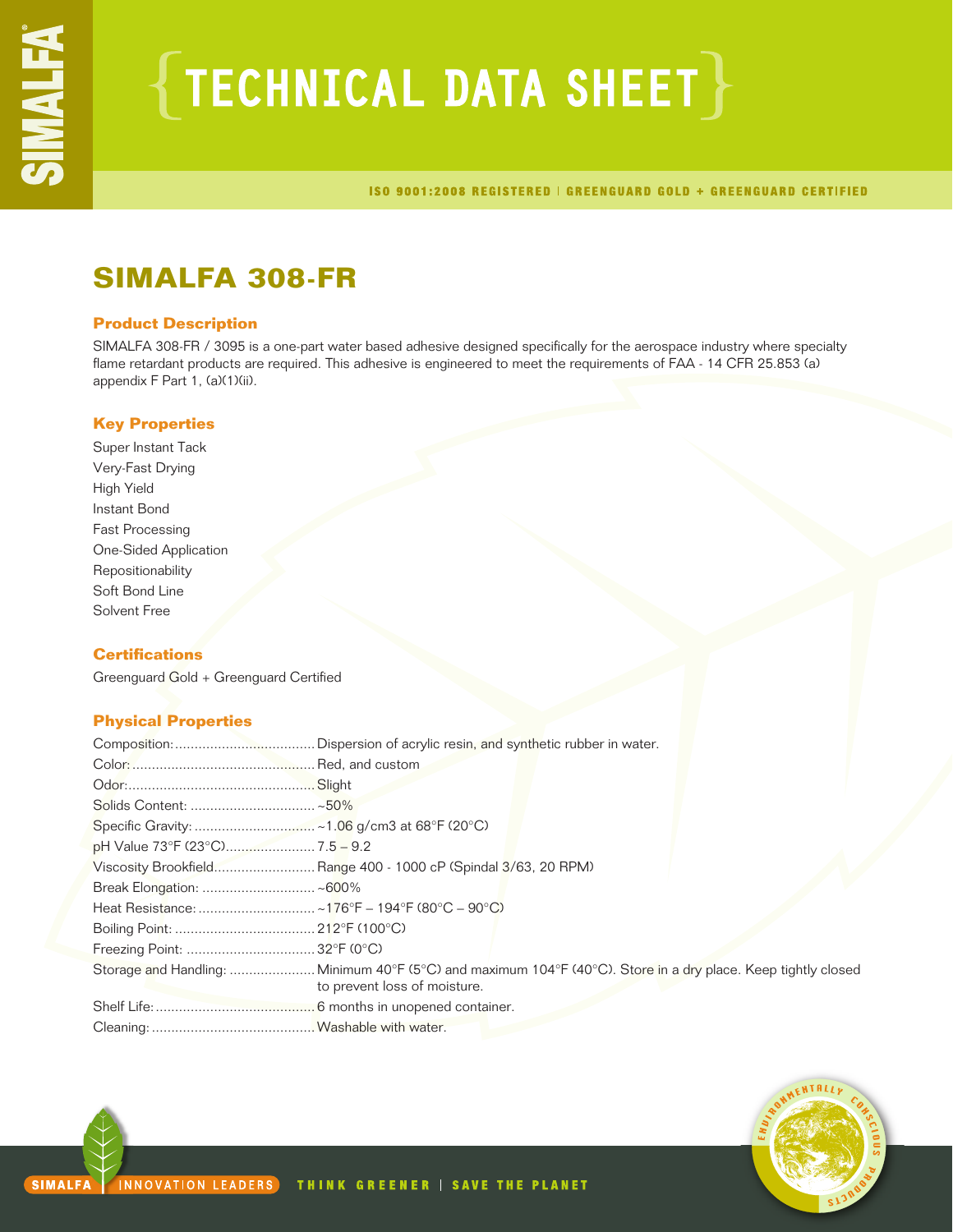## **Available Container Sizes**

Simalfa is available in 5, 110, and 250 gallon containers (20, 440, and 1000 kg containers). For additional container size information, visit the web at: www.simalfa.com/Techinfo/Container.htm

## **Surface Preparation**

Surfaces must be clean, dry and dust free. Any petroleum based product such as oil or grease can prevent suitable bonding.

## **Application**

Never agitate or mix before using. Simalfa can be applied to both surfaces with a spray gun. However, in many instances, single sided application is the preferred method. Hold the spray gun between 6"- 12" (15cm - 25cm) from the surface and be sure to overlap the pattern slightly with each pass to ensure uniform coverage.

## **Coverage**

Coverage will vary depending on the porosity of substrates and strength of adhesive bond desired. Typical users will cover up to 1000 square feet per gallon. In all cases, user evaluation will be required to determine the optimum coverage levels for their application.

## **Assembly and Bonding Time**

Simalfa bonds immediately after spraying. Users can reposition the substrates, to maximize the quality of their product, without re-spraying. Pressure may be applied via manual or mechanical methods to enhance the initial bond. In addition, the user can place the substrates together immediately or up to 15 minutes after spraying if required by their production process. After 15 minutes the adhesive may dry and the final adhesion can suffer, or a pseudo-adhesion could take place.

The final bond is achieved once the residual water has evaporated. Although water evaporation happens quickly, it is recommended users wait 24 hours before performing any final bond testing.

## **Application Method and Equipment**

SIMALFA is best dispensed via our patented Free Flowing gravity delivery system and applied with our high volume low-pressure (HVLP) spray guns. Other spray gun manufacturers may also have suitable application equipment. To find out if your spray gun works with Simalfa, just contact us, we can help.

We can supply all the necessary design, engineering and equipment to properly install and use SIMALFA.

| Method of Dispensing:  Free Flowing System (Patent#: 5868319) or pressure container.<br>Pumping is not recommended |
|--------------------------------------------------------------------------------------------------------------------|
| colored metals such as aluminum, steel, brass, etc.                                                                |
| Cleaning of Equipment: Use water only. Never use solvents of any type.<br>DO NOT SUBMERGE SPRAY GUN IN WATER       |

## **Cleanup**

In some cases wet adhesive may be removed with water. Dry adhesive cannot be removed from porous substrates such as foams or fabrics. It is recommended that users prevent adhesive from getting on surfaces where it's not wanted.

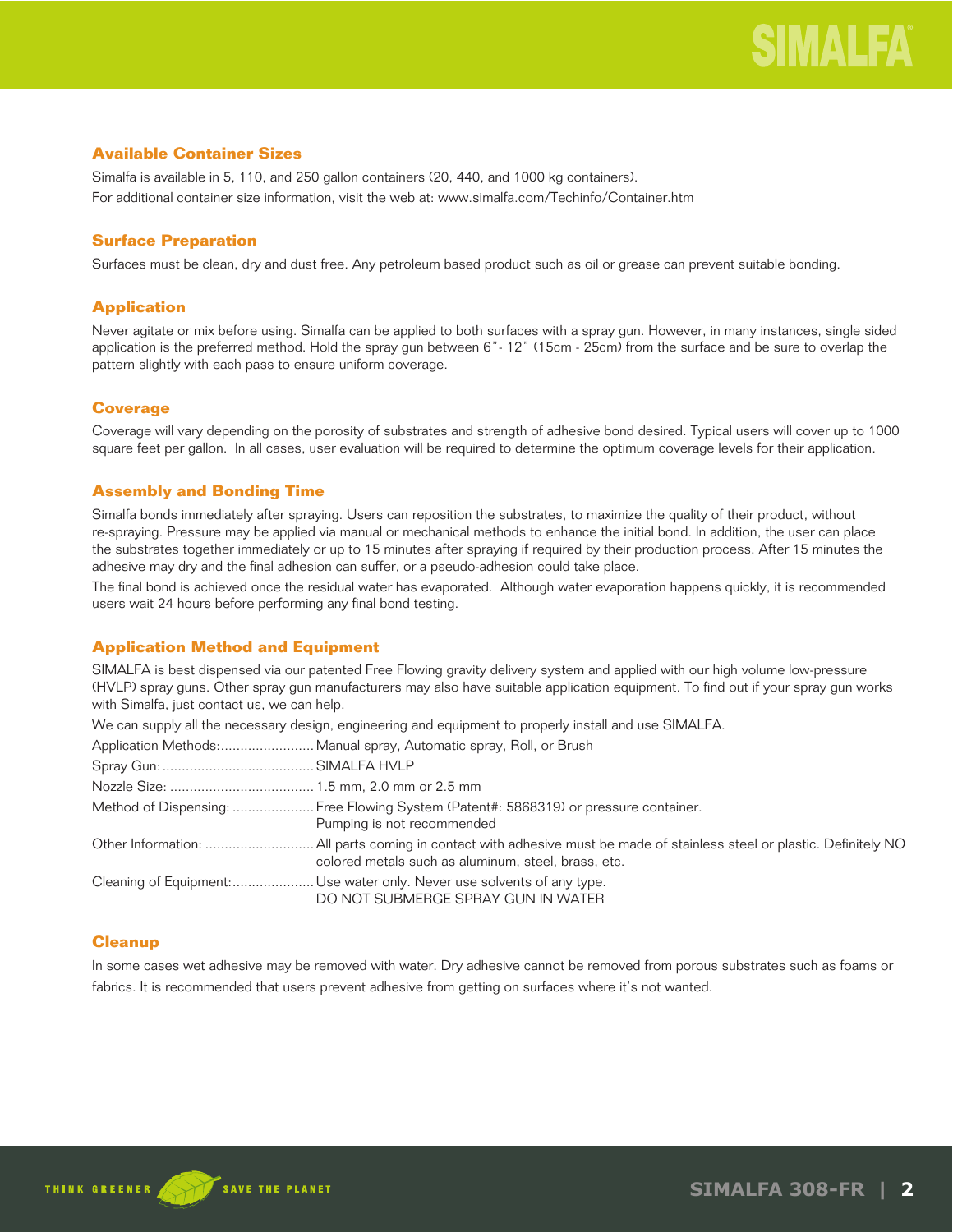## **Precautionary Information**

Please refer to the Safety Data Sheet and Product Label for Health and Safety Information before using Simalfa.

## **For Additional Information**

To request further information visit our website at WWW.SIMALFA.COM, contact us via telephone at (973)423-9266, or mail us at SIMALFA, 15 Lincoln Street, Hawthorne NJ 07506 USA.

To arrange an on-site demonstration please contact us at (973)423-9266 immediately.

## **Important Notice**

This information is accurate to the best of Alfa Adhesives, Inc.'s knowledge, or obtained from sources believed by Alfa Adhesives, Inc. to be accurate. Because many factors may affect processing or application/use, we recommend that you make tests to determine the suitability of this product for your particular purpose prior to use. No warranties of any kind, either expressed or implied, including warranties of merchantability or fitness for a particular purpose, are made regarding products described or designs, data or information set forth, or that the products, designs, data or information may be used without infringing the intellectual property rights of others. In no case shall the descriptions, information, data or designs provided be considered a part of our terms and conditions of sale. Further, you expressly understand and agree that the descriptions, designs, data, and information furnished by Alfa Adhesives, Inc. hereunder are given gratis and Alfa Adhesives, Inc. assumes no obligation or liability for the description, designs, data and information given or results obtained, all such being given and accepted at your risk.

## **TDS Prepared by:**

Alfa Adhesives, Inc. 15 Lincoln Street Hawthorne, NJ 07506 USA Tel: 973.423.9266 Fax: 973.423.9264

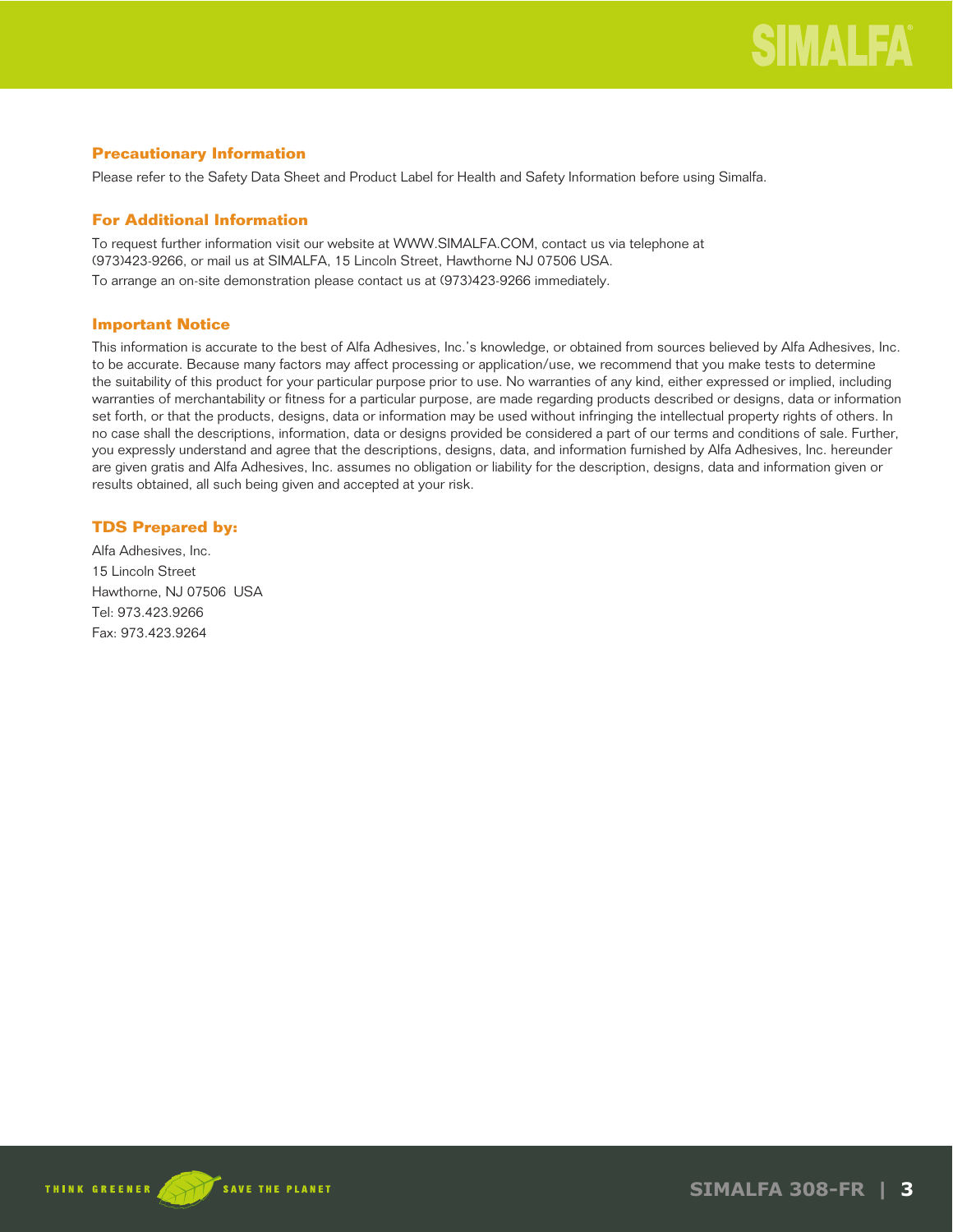# $\{SAFFITY$  DATA SHEET $\}$

ISO 9001:2008 REGISTERED | GREENGUARD GOLD + GREENGUARD CERTIFIED

## **SIMALFA 308-FR**

## **SECTION 1: Identification**

| Product identifier:  SIMALFA 308-FR                    |                                                                                                                      |
|--------------------------------------------------------|----------------------------------------------------------------------------------------------------------------------|
|                                                        |                                                                                                                      |
| Product Code Number:  308-FR                           |                                                                                                                      |
|                                                        |                                                                                                                      |
|                                                        | Recommended use: Adhesives. Industrial Use. Flexible foam bonding. Manufacture of furniture. Vehicle<br>construction |
| Recommended restrictions:  Uses other than those above |                                                                                                                      |
| Manufacturer Information:                              |                                                                                                                      |
|                                                        |                                                                                                                      |
|                                                        |                                                                                                                      |
|                                                        |                                                                                                                      |
| Office hours (Mon - Fri):  6.00 am to 5:00 pm EST      |                                                                                                                      |
|                                                        | Company contact name: Darren Gilmore, darren.gilmore@simalfa.com                                                     |
| Emergency phone number:  1.973.423.9266                |                                                                                                                      |

## **SECTION 2: Hazard(s) identification**

|                                        | Classification of the chemical in accordance with paragraph (d) of §1910.1200:                                  |
|----------------------------------------|-----------------------------------------------------------------------------------------------------------------|
|                                        |                                                                                                                 |
|                                        |                                                                                                                 |
|                                        | Environmental hazards: Not classified as a physical hazard under GHS criteria                                   |
| GHS signal word:  Not applicable       |                                                                                                                 |
|                                        | GHS hazard statement(s):  This mixture is classified as not hazardous according to paragraph (d) of §1910.1200. |
| GHS Hazard symbol(s):  Not applicable  |                                                                                                                 |
| <b>GHS Precautionary statement(s):</b> |                                                                                                                 |
|                                        |                                                                                                                 |
|                                        |                                                                                                                 |
|                                        |                                                                                                                 |
|                                        |                                                                                                                 |
|                                        |                                                                                                                 |

## Hazard(s) not otherwise Classified (HNOC):

Avoid inhalations of spray mists and/or spray vapors.

## Ingredient(s) of unknown acute toxicity:

Not applicable

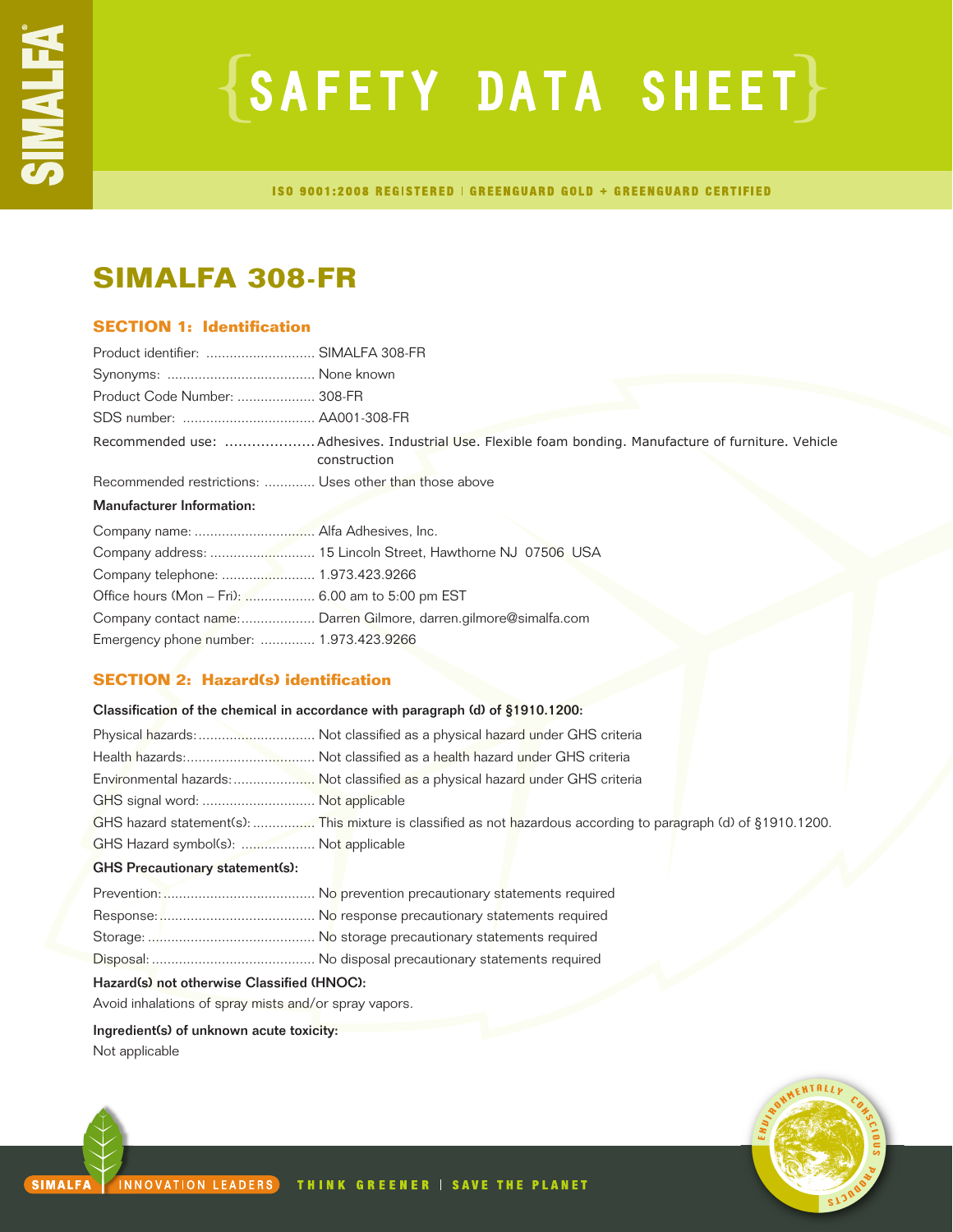## **SECTION 3: Composition/information on ingredients**

## Mixture:

Acrylate / CR (polychloroprenes, Chloroprene rubber).

| l Chemical Name    | CAS#     | <b>Concentration (weight %)</b> |
|--------------------|----------|---------------------------------|
| Antimony Pentoxide | 314-60-9 | $2.9 - 4.1$                     |

Note: The balance of the ingredients are not classified as hazardous, or are below the classification threshold under the criteria of the Federal OSHA Hazard Communication Standard 29 CFR 1910.1200.

## **SECTION 4: First-aid measures**

Description of necessary measures:

## Inhalation:

Remove to fresh air. In case of irritation of the respiratory tract seek medical advice.

## Skin contact:

After contact with skin, wash immediately with soap and water. In case of skin irritation, seek medical treatment.

## Eye contact:

If product gets into the eye, keep eyelid open and rinse immediately with large quantities of water, for at least 5 minutes. Subsequently consult an ophthalmologist.

## Ingestion:

Contact a physician/medical advice immediately.

#### Most important symptoms/effects, acute and delayed:

None currently known.

#### Indication of immediate medical attention and special treatment needed:

If any symptoms are observed, contact a physician and give them this SDS sheet.

## **SECTION 5: Fire-fighting measures**

#### Suitable extinguishing media:

Water. Foam. Dry extinguishing powder.

## Unsuitable extinguishing media:

None known.

#### Specific hazards:

Product is not combustible. In case of fire and/or explosion do not breathe fumes. Combustion products – Irritating gases and vapors. Special protective equipment and precautions for fire-fighters: Full protective clothing and NIOSH-approved self-contained breathing apparatus should be worn. Use water to cool exposed containers.

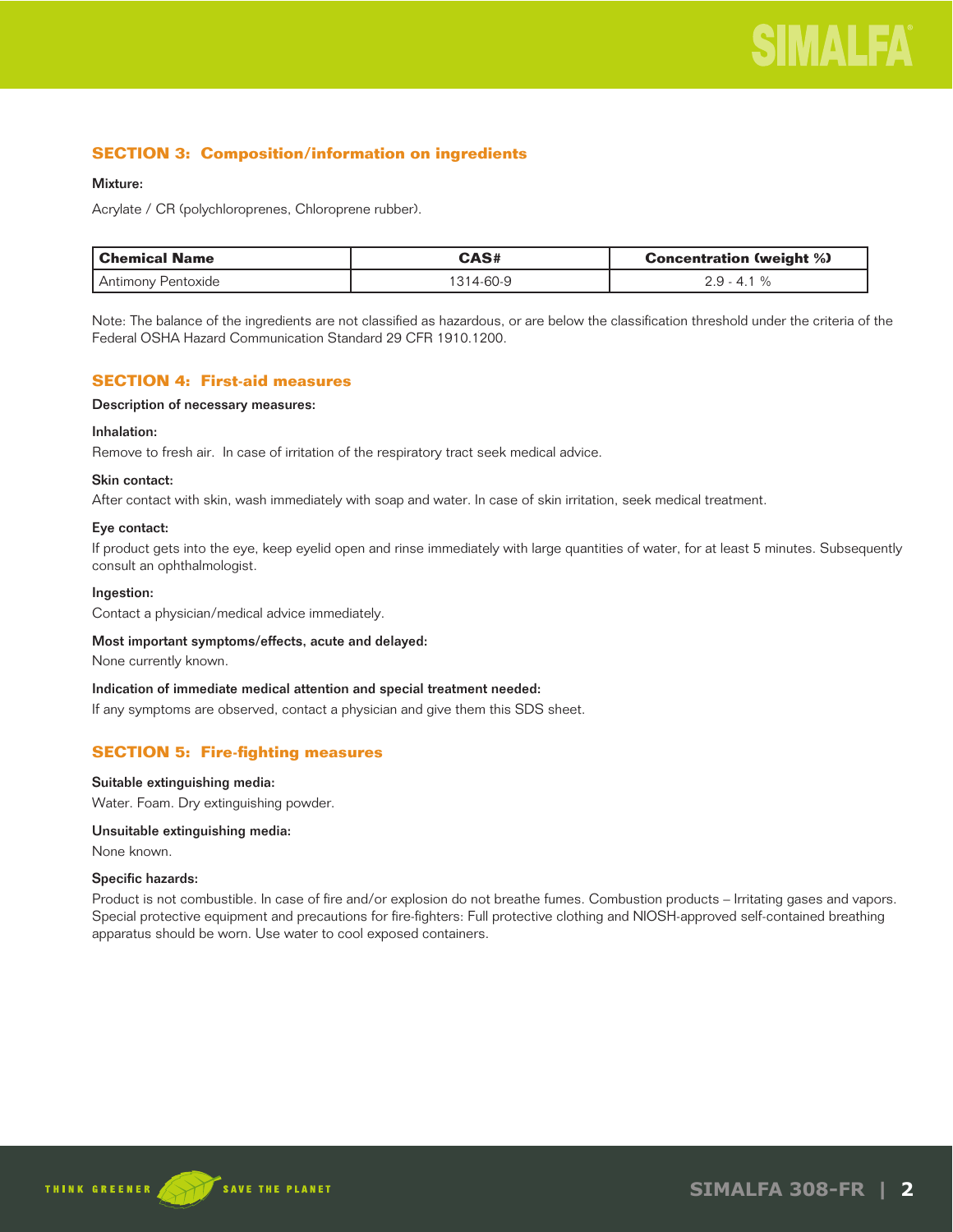## **SECTION 6: Accidental release measures**

#### Personal precautions, protective equipment and emergency procedures:

Wear appropriate protective equipment, such as gloves, goggles and protective clothing, as conditions warrant (see Section 8). See Sections 2 and 7 for additional information on hazards and precautionary measures. Change contaminated clothing.

## Environmental Precautions:

Stop spill/release if it can be done safely. Do not empty into drains or the aquatic environment. Cover drains.

## Methods and material for containment and cleaning up:

Remove mechanically, placing in appropriate containers for disposal. Absorb with liquid-binding material (e.g. sand, diatomaceous earth, acid- or universal binding agents). Clear contaminated area thoroughly. Retain contaminated washing water and dispose. Dispose of in accordance with all local, state, and federal regulations.

## **SECTION 7: Handling and storage**

#### Precautions for safe handling:

The necessary precautions for handling chemicals should be followed. If suction of the immediate vicinity is impossible or insufficient, adequate airing of the working place must be ensured. Use good personal hygiene practices and wear appropriate personal protective equipment (see section 8).

#### Conditions for safe storage, including any incompatibles:

Store only in original container. Keep container tightly closed. The adhesive is sensitive to frost! Temperatures below 0°C will destroy the adhesive!

## Storage conditions:

Store between 5°C to and 40°C

## Shelf life:

6 months in unopened container.

## **SECTION 8: Exposure controls/personal protection**

#### Control Parameters:

## Occupational exposure limits:

Does not contain substances above concentration limits fixing an occupational exposure limit.

| I US OSHA HAZARDOUS COMPONENTS (29 CFR 1910.1200):        |                                |                     |  |
|-----------------------------------------------------------|--------------------------------|---------------------|--|
| Permissible Exposure Limits                               |                                |                     |  |
| PEL-TWA (8 hour)<br>PEL-STEL (15 min)<br><b>Substance</b> |                                |                     |  |
| Antimony pentoxide                                        | $\sqrt{0.5}$ mg/m <sup>3</sup> | l No data available |  |

| US ACGIH Threshold Limit Values |                              |                   |
|---------------------------------|------------------------------|-------------------|
| l Substance                     | TLV-TWA (8 hour)             | TLV-STEL (15 min) |
| Antimony pentoxide              | $\sim$ 0.5 mg/m <sup>3</sup> | No data available |

| NIOSH Exposure Limits |                      |                   |
|-----------------------|----------------------|-------------------|
| l Substance           | <b>TWA</b>           | <b>STEL</b>       |
| Antimony pentoxide    | $\sim$ 0.5 mg/m $^3$ | No data available |

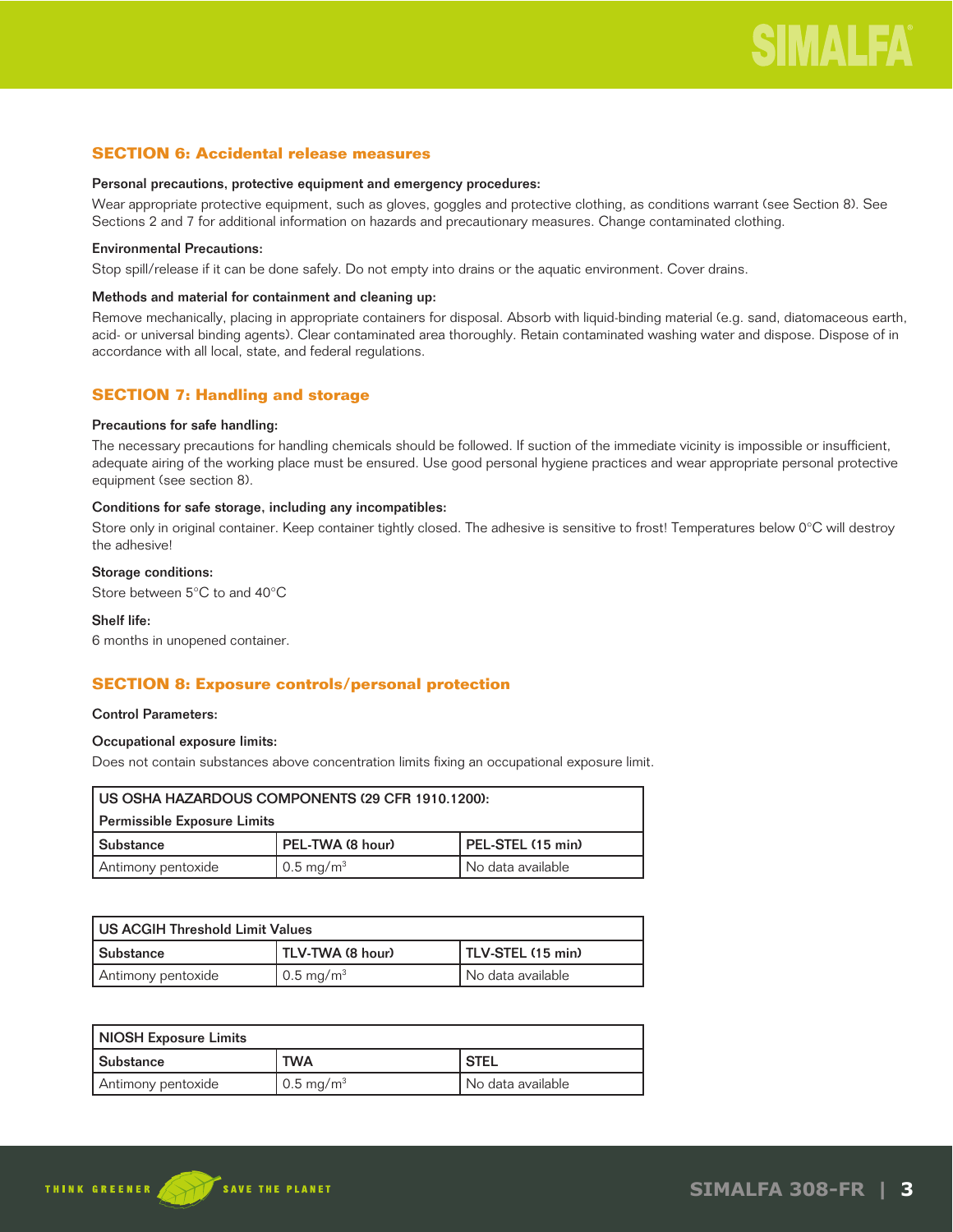## Appropriate engineering controls:

General room ventilation should be adequate. See also Section 7.

#### Individual protection measures, such as personal protective equipment:

## Eye/face protection:

Use suitable safety glasses. Eye protection should be compliant with OSHA regulations.

#### Skin and hand protection:

Use appropriate gloves. Gloves must be inspected prior to use. Use proper glove removal technique (without touching glove's outer surface) to avoid skin contact with this product. Dispose of contaminated gloves after use in accordance with applicable laws and good laboratory practices. Wash and dry hands.

## Respiratory protection:

Avoid inhalations of spray mists and/or spray vapors. Work in well ventilated areas, where risk assessment shows air-purifying respirators are appropriate, use type N95 (US) or type P2 (EN 143) respirator. Use respirators and components tested and approved under appropriate government standards such as NIOSH (US) or CEN (EU).

## Other:

Other protective clothing may be required depending on degree of exposure.

## Thermal hazards:

No data available.

## **SECTION 9: Physical and chemical properties**

#### Appearance

| Melting point/freezing point: Not applicable               |  |
|------------------------------------------------------------|--|
| Initial boiling point and >100°C                           |  |
|                                                            |  |
|                                                            |  |
|                                                            |  |
| Flammability (solid, gas): Non-flammable                   |  |
| Upper/lower flammability or explosive limits               |  |
| Flammability limit - lower %): Not applicable              |  |
| Flammability limit - upper (%):  Not applicable            |  |
| Explosive limit - lower (%):  Not applicable               |  |
| Explosive limit - upper (%): Not applicable                |  |
|                                                            |  |
|                                                            |  |
| Relative density (@50oC):  1.06 g/cm3                      |  |
|                                                            |  |
| Partition coefficient (n-octanol/water): No data available |  |
| Auto-ignition temperature:  No data available              |  |
| Decomposition temperature:  No data available              |  |
|                                                            |  |

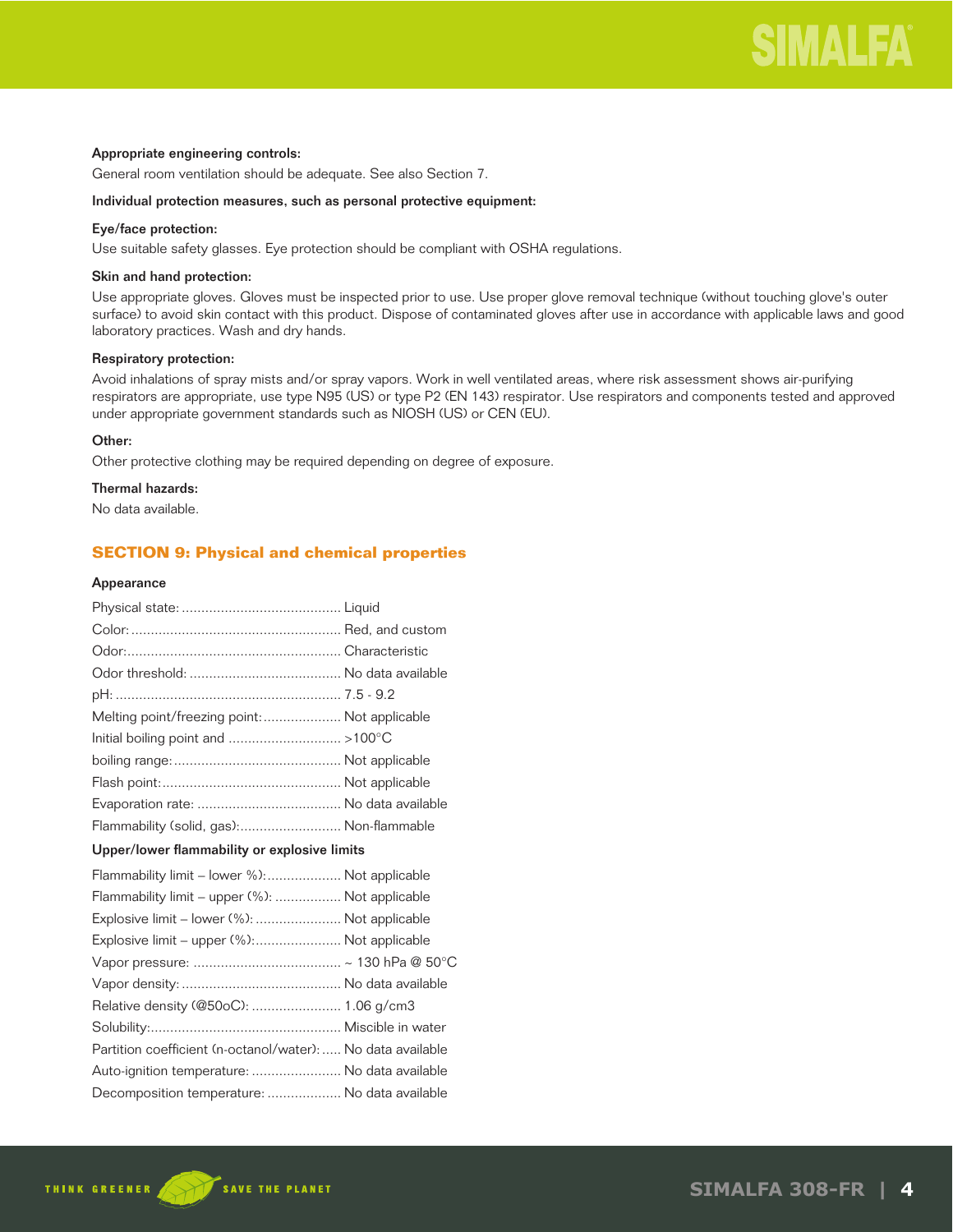

| Viscosity (dynamic):  400 - 1000 cP (Brookfield RV, Spindal 3/63, 20 rpm) |  |  |
|---------------------------------------------------------------------------|--|--|
|---------------------------------------------------------------------------|--|--|

### Other information:

## **SECTION 10: Stability and reactivity**

| Possibility of hazardous reactions:  Not known. |                                                                                                       |
|-------------------------------------------------|-------------------------------------------------------------------------------------------------------|
|                                                 |                                                                                                       |
| Incompatible materials:  None known.            |                                                                                                       |
|                                                 | Hazardous decomposition: Thermal decomposition can lead to the escape of irritating gases and vapors. |

## **SECTION 11: Toxicological information**

## Information on likely routes of exposure:

## Symptoms related to the physical, chemical, and toxicological characteristics:

None expected.

## Delayed and immediate effects and chronic effects from short or long-term exposure: None expected.

## Numerical measures of toxicity:

Ingredient Information

| l Substance        | Test Type (species)   | Value               |
|--------------------|-----------------------|---------------------|
|                    | LD50 Oral (Rat)       | No data available   |
| Antimony pentoxide | LD50 Dermal (Rabbit)  | $4,000$ mg/kg       |
|                    | LC50 Inhalation (Rat) | l No data available |

## Skin corrosion/irritation:

Frequently or prolonged contact with skin may cause dermal irritation.

## Serious eye damage/eye irritation:

Not expected to cause serious eye damage/eye irritation.

## Respiratory sensitization:

No information available on the mixture, however none of the components have been classified as a respiratory sensitizer (or are below the concentration threshold for classification).

## Skin sensitization:

No information available on the mixture, however none of the components have been classified as a skin sensitizer (or are below the concentration threshold for classification).

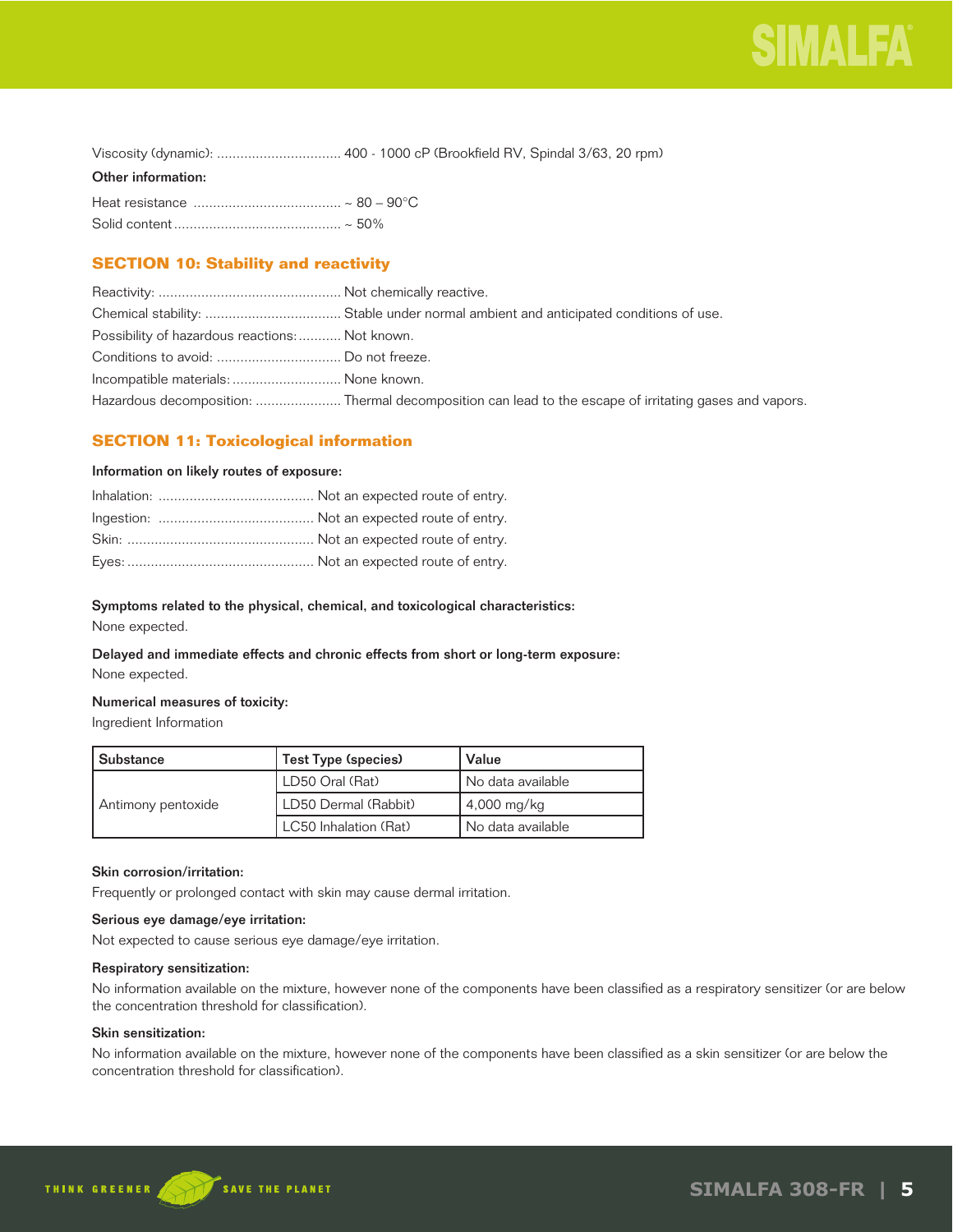## Germ cell mutagenicity:

No information available on the mixture, however none of the components have been classified for germ cell mutagenicity (or are below the concentration threshold for classification).

## Carcinogenicity:

No information available on the mixture, however none of the components are listed in the National Toxicology Program (NTP) Report on Carcinogens (latest edition) or has been found to be a potential carcinogen in the International Agency for Research on Cancer (IARC) Monographs (latest edition), or by OSHA.

## Reproductive toxicity:

No information available on the mixture, however none of the components have been classified for reproductive toxicity (or are below the concentration threshold for classification).

#### Specific target organ toxicity:

#### Single exposure:

No information available on the mixture, however none of the components have been classified for STOT SE (or are below the concentration threshold for classification).

#### Specific target organ toxicity:

## Repeat exposure:

No information available on the mixture, however none of the components have been classified for STOT RE (or are below the concentration threshold for classification). Based on new information regarding a raw material that is being used in the formulation of this product, a clarification is under way as to whether a classification in a hazard class after repeated exposure (inhalation) is required.

## Aspiration hazard:

No information available on the mixture, however none of the components have been classified for aspiration hazard (or are below the concentration threshold for classification).

## Further information:

No data available.

## **SECTION 12: Ecological information**

#### Ecotoxicity:

### Product data:

Product may not be released into water without pre-treatment.

#### Ingredient Information:

| Substance          | <b>Test Type</b> | <b>Species</b> | Value |
|--------------------|------------------|----------------|-------|
|                    | LD50             |                |       |
| Antimony pentoxide | <b>EC50</b>      |                |       |
|                    | EC/LC50          |                |       |

#### Persistence and Degradability:

No data available.

## Bioaccumulative Potential:

No data available.

Mobility in Soil:

No data available.

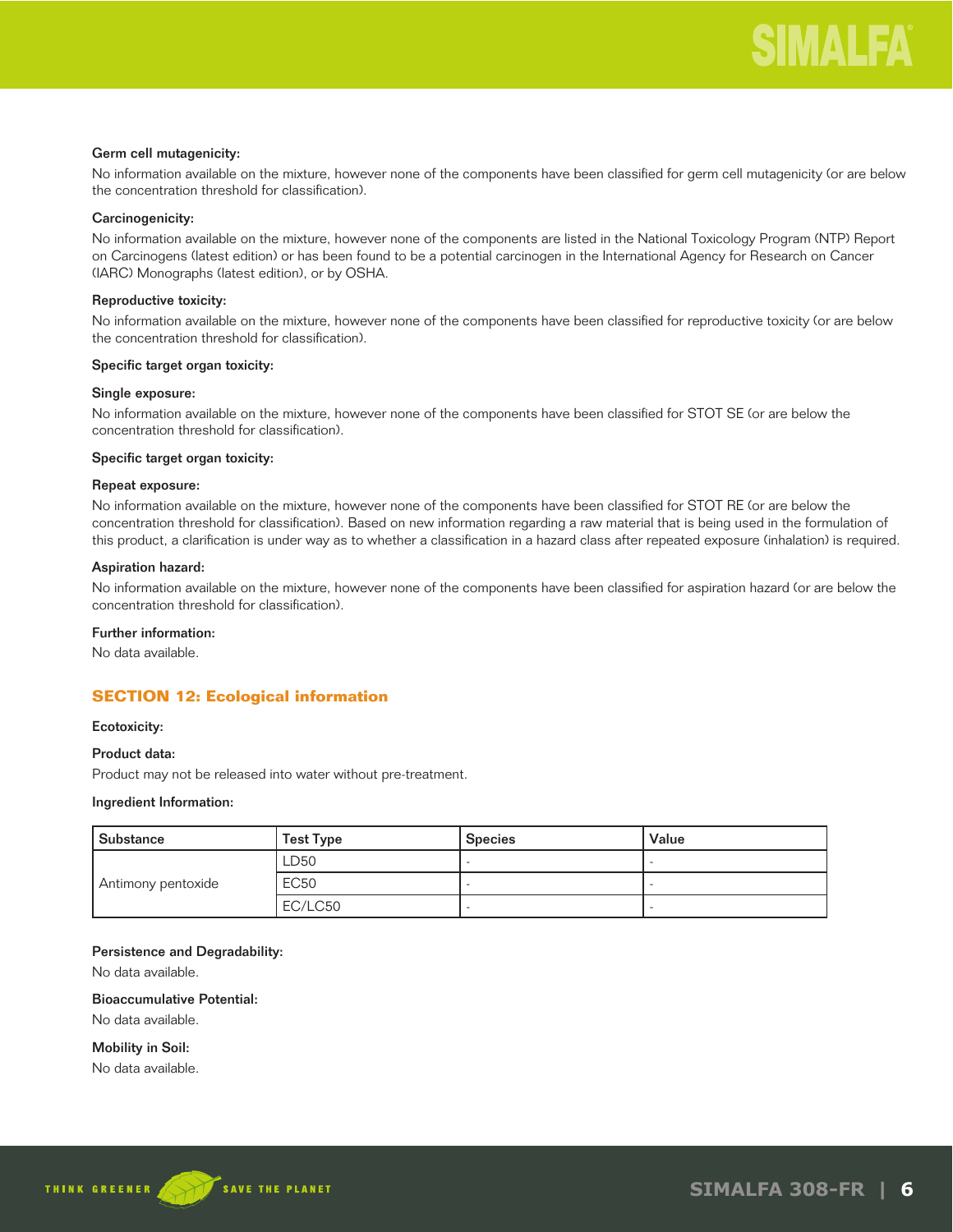## Other adverse effects:

Technically correct releases of minimal concentrations to adapted biological sewage treatment facility, will not disturb the biodegradability of activated sludge. Observe regulations concerning local drainage.

## **SECTION 13: Disposal considerations**

## Appropriate method of disposal of substance or preparation

Dispose of contaminate product and materials used in cleaning up spills or leaks in a manner approved for this material. Consult appropriate Federal, State and Local regulatory agencies to ascertain proper disposal procedures.

## Contaminated packaging:

Completely emptied packing can be recycled.

## **SECTION 14: Transport Information**

## US Department of Transportation Classification (49CFR)

Not regulated under DOT

IMDG Not regulated under IMDG

IATA (Country variations may apply) Not regulated under IATA

Environmental hazards Marine pollutant: No.

Transport in bulk (according to Annex II of MARPOL 73/78 and the IBC Code) No further relevant information available.

Special precautions which a user needs to be aware of, or needs to comply with, in connection with transport or conveyance either within or outside their premises.

PROTECT FROM FROST/FREEZING

## **SECTION 15: Regulatory Information**

## United States Federal Regulations: This SDS complies with the OSHA, 29 CFR 1910.1200.

## Toxic Substances Control Act (TSCA):

All substances in this product are listed, as required, or are exempt from the TSCA inventory.

## SARA Superfund and Reauthorization Act of 1986 Title III sections 302, 311,312 and 313:

Section 302 – No chemicals in this material are subject to the reporting requirements of SARA Title III, Section 302.

## CERCLA Hazardous Substance List, 40 CFR 302.4:

This product does not contain chemicals listed on CERCLA.

## Clean Air Act (CAA) Section 112(r) Accidental Release Prevention (40 CFR 68.130):

None

Clean Water Act Section 311 Hazardous Substances (40 CFR 117.3):

None

## SARA Title III Section 302 Extremely Hazardous Substance (40 CFR 355, Appendix A):

None

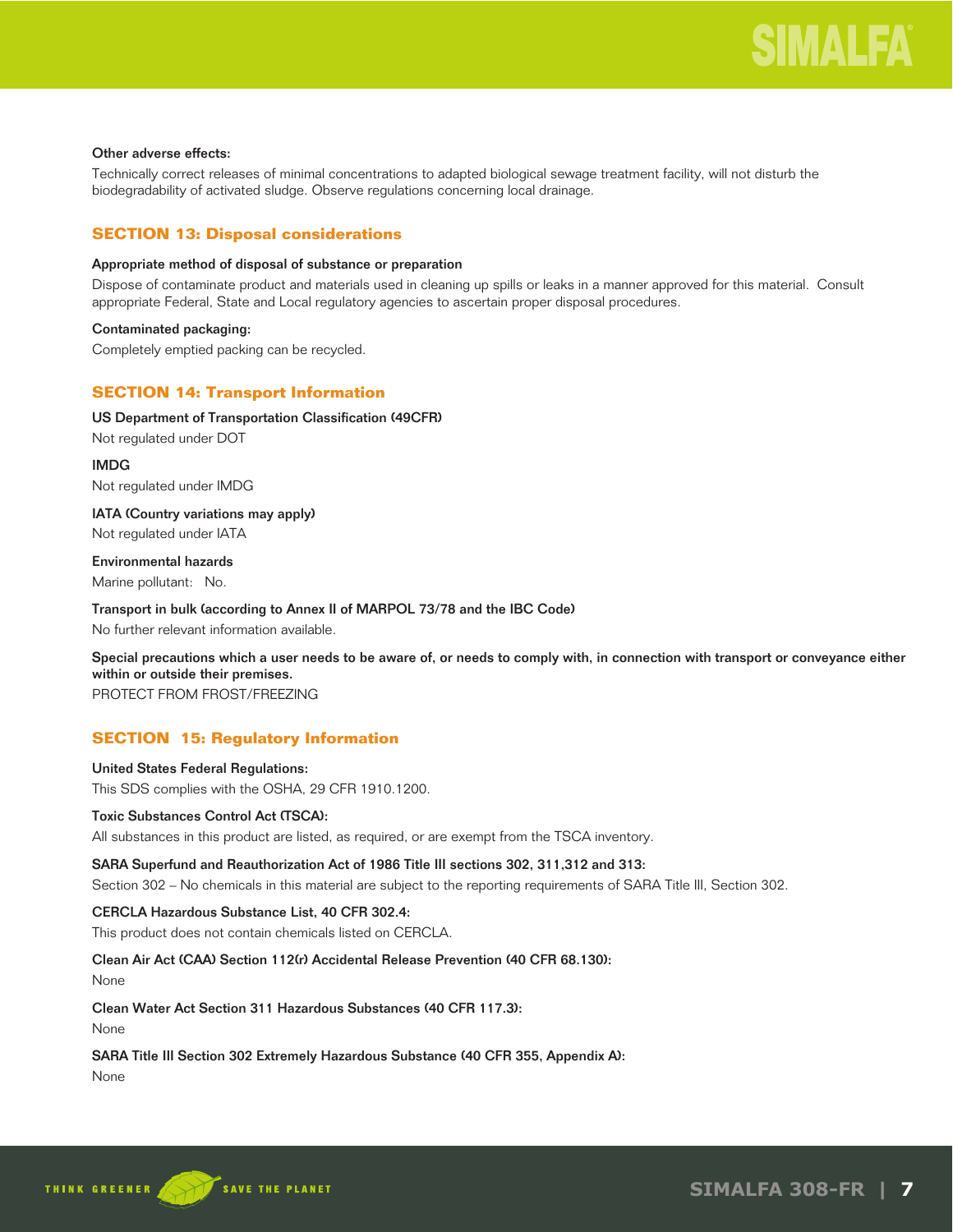

## Section 311/312 (40 CFR 370):

| Acute Health Hazard: No   |  |
|---------------------------|--|
| Chronic Health Hazard: No |  |
|                           |  |
| Pressure Hazard:  No      |  |
| Reactivity Hazard: No     |  |

## Section 313 Toxic Release Inventory (40 CFR 372):

Diantimony pentoxide is listed

## STATE REGULATIONS:

This SDS contains specific health and safety data is applicable for state requirements. For details on your regulatory requirements you should contact the appropriate agency in your state.

#### Massachusetts Right to Know:

None of the components are listed on the Massachusetts Right to Know List.

#### New Jersey Right to Know:

None of the components are listed on the New Jersey Right to Know list.

#### Pennsylvania Right to Know:

None of the components are listed on the Pennsylvania Right to Know List.

Canada WHMIS Hazard Class:

Not applicable

## **SECTION 16: Other Information**

## NFPA Hazard Classification

Health: 1 | Flammability: 0 | Instability: 0 | Special Hazards: None

#### Revision Date: June 15, 2017

#### Disclaimer:

Workers using Simalfa should read and understand this SDS and be trained in the proper use of this material.

This information is accurate to the best of Alfa Adhesives, Inc.'s knowledge, or obtained from sources believed by Alfa Adhesives, Inc. to be accurate. Because many factors may affect processing or application/use, we recommend that you make tests to determine the suitability of this product for your particular purpose prior to use. No warranties of any kind, either expressed or implied, including warranties of merchantability or fitness for a particular purpose, are made regarding products described or designs, data or information set forth, or that the products, designs, data or information may be used without infringing the intellectual property rights of others. In no case shall the descriptions, information, data or designs provided be considered a part of our terms and conditions of sale. Further, you expressly understand and agree that the descriptions, designs, data, and information furnished by Alfa Adhesives, Inc. hereunder are given gratis and Alfa Adhesives, Inc. assumes no obligation or liability for the description, designs, data and information given or results obtained, all such being given and accepted at your risk.

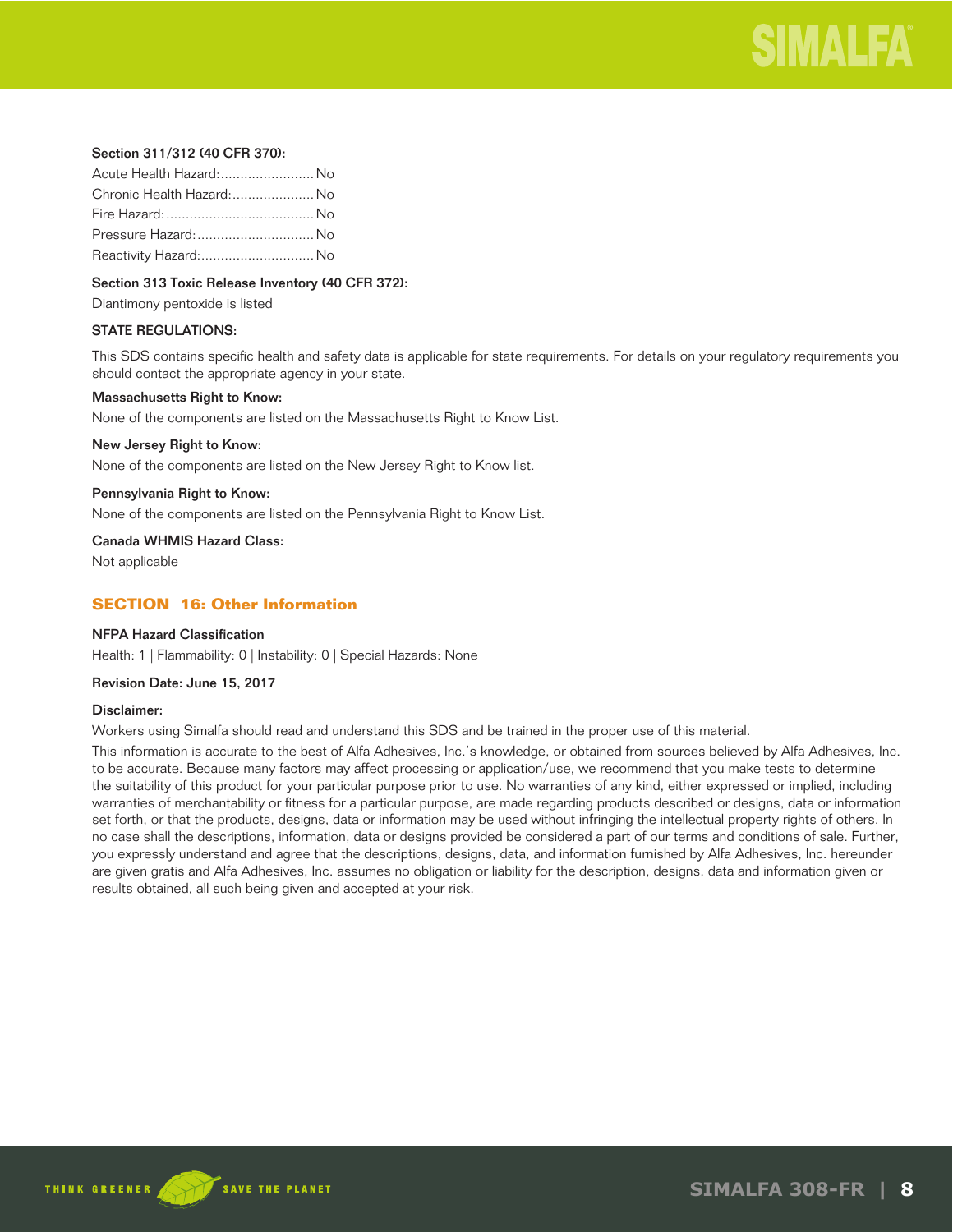# ${H0JATECNICA}$

ISO 9001:2008 REGISTERED | GREENGUARD GOLD + GREENGUARD CERTIFIED

## **SIMALFA 308-FR**

## **Descripción del producto**

SIMALFA 308-FR / 3095 es un adhesivo a base de agua de una pieza diseñada específicamente para la industria aeroespacial donde se requieren productos retardantes de llama especialidad. Este adhesivo está diseñado para cumplir con los requisitos de la FAA - 14 CFR 25.853 (a) el Apéndice F de la Parte 1, (a) (1) (ii).

## **Propiedades específicas**

Super tack instantaneo Secado muy rapido Alto rendimiento Pegue instantáneo Procesos rápidos Aplicación a una sola cara Reposicionabilidad Suave línea de pegue Libre de solventes

## **Certificaciones**

Greenguard Gold + Greenguard Certified

## **Propiedades físicas**

| Contenido de sólidos:~50%                     |                                                                    |  |
|-----------------------------------------------|--------------------------------------------------------------------|--|
|                                               |                                                                    |  |
|                                               |                                                                    |  |
|                                               | Viscosidad Brookfield:  Range 400 - 1000 cP (Spindal 3/63, 20 RPM) |  |
| Break Elongation:  ~600%                      |                                                                    |  |
|                                               |                                                                    |  |
|                                               |                                                                    |  |
| Punto de congelación:  0°C                    |                                                                    |  |
| Manejo y almacenaje:  Mínimo 5°C, máximo 40°C |                                                                    |  |
|                                               |                                                                    |  |
|                                               |                                                                    |  |

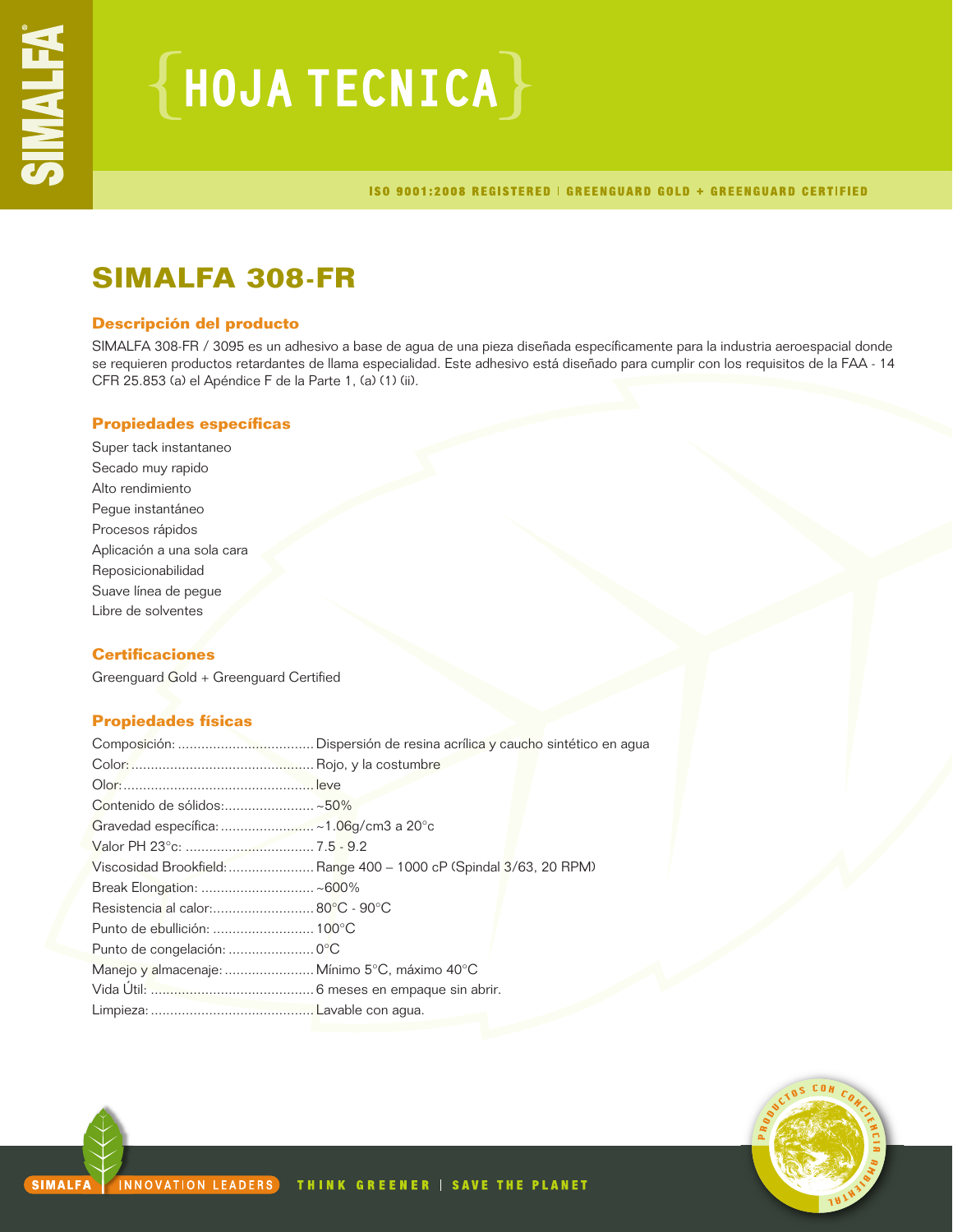## **Presentaciones del producto**

Simalfa está disponible en contenedores de 5, 110 y 250 galones ( 20, 440 y 1000 Kg) Para información adicional, visitar la web en: www.simalfa.com/techinfo/container.htm

## **Preparación de las superficies**

Las superficies deben estar limpias, secas y libres de polvo. Exentas de grasa, aceite, o cualquier otro elemento contaminante que pueda afectar el buen desempeño del adhesivo.

## **Aplicación**

Nunca agite o mezcle antes de su uso. Simalfa puede ser aplicado con pistola en ambas superficies; sin embargo, en muchos casos, puede hacerse aplicación a un solo sustrato, siendo este también un método correcto de aplicación. Sostener la pistola en ángulo recto a una distancia de la superficie, entre 15cm a 25cm y asegurarse de hacer una aplicación uniformemente, que coincida al momento de unir los sustratos.

## **Cobertura**

La cobertura varía dependiendo de la porosidad de los materiales y la fuerza de pegue deseada. El rendimiento aproximado por puede ser de 300 mts2 por galón; en cualquier caso para determinar el consumo adecuado es necesario evaluar las necesidades de cobertura específica a la aplicación.

## **Ensamblaje y tiempo de curado final**

Simalfa ofrece adhesión inmediatamente después de aplicado. Los usuarios pueden reposicionar los sustratos, para mejorar la calidad de su producto, sin necesidad de nuevas aplicaciones. Presión mecánica o manual puede ser aplicada para mejorar las cualidades de la cohesión inicial. Adicionalmente, permite dejar hasta 15 minutos de tiempo abierto antes de hacer la unión si el proceso de producción así lo requiere. Después de 15 minutos el adhesivo se puede secar perjudicando la adhesión.

La adhesión final se logra una vez el agua residual se haya evaporado. A pesar de que la evaporación del agua es rápida, se recomienda esperar 24 horas para realizar pruebas de pegue finales.

## **Equipos y métodos de aplicación**

La forma idónea para la aplicación de los adhesivos SIMALFA es a través de nuestro sistema de caída libre por gravedad y aplicando con nuestras pistolas spray HVLP (high volume low presure) alto volumen baja presión. Otras pistolas pueden llegar a funcionar con nuestro sistema.

Podemos ofrecer el asesoramiento técnico para el uso apropiado de nuestro adhesivo.

Metodos de Aplicación: ....................Spray manual, spray automatico, rodillo o brocha.

| Pistola de Aplicación Spray:  SIMALFA HVLP   |                                                                                                                                                                                           |
|----------------------------------------------|-------------------------------------------------------------------------------------------------------------------------------------------------------------------------------------------|
| Tamaño de la Aguja:  1.5 mm, 2.0 mm o 2.5 mm |                                                                                                                                                                                           |
|                                              | Método de Dosificación:Sistema de flujo libre (patente#:5868319) o tanque presurizado. Por sistemas de bombeo no es<br>recomendado hacer la dosificación.                                 |
|                                              | Información Extra:Todas las partes en contacto con el adhesivo deben estar hechas de acero inoxidable o de<br>plástico. En ningún caso utilizar metales como, aluminio, acero, lata, etc. |
|                                              | Limpieza de los Equipos: Usar solamente agua. Nunca usar solventes de ningún tipo. NO SE RECOMIENDA SUMERGIR<br>LA PISTOLA EN AGUA.                                                       |

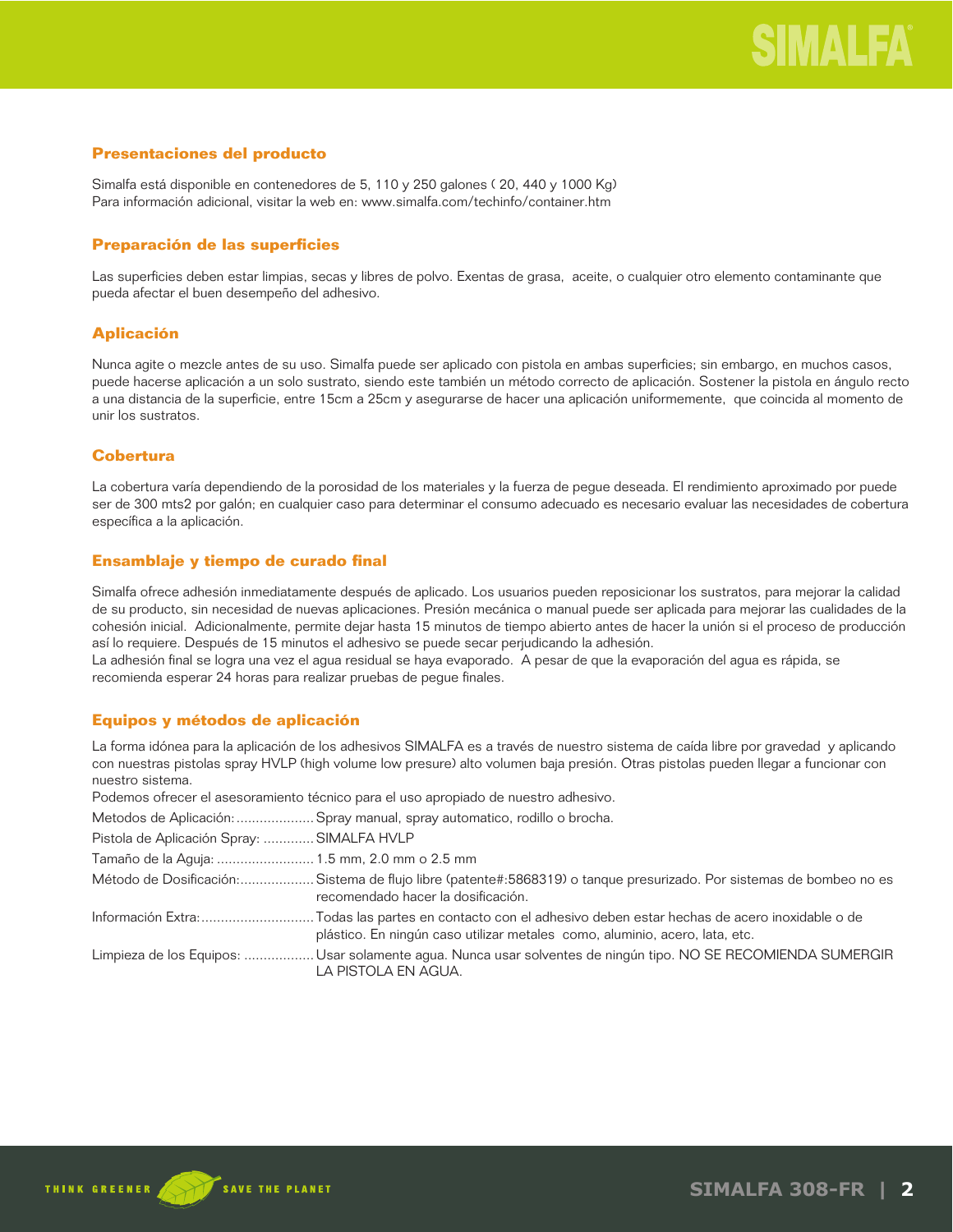## **Limpieza**

En caso que el adhesivo este húmedo (liquido) se puede remover con agua. El adhesivo seco en superficies porosas como lo son telas y espumas no podrá ser removido. Se recomienda a los usuarios evitar que el adhesivo caiga en zonas no deseadas.

## **Información Preventiva**

Antes de usar SIMALFA 308-FR por favor referirse a la hoja de seguridad y a la etiqueta del producto, para consultar las recomendaciones de salud y seguridad.

## **Para Información Adicional**

Para pedir información adicional por favor visiten nuestra pagina www.simalfa.com, o contáctenos vía teléfono al 001(973)423-9266 o por correo postal a SIMALFA | 15 Lincoln Street | Hawthorne | NJ | 075006 | EE.UU.

## **Aviso importante**

Esta información es acertada según el mejor conocimiento de Adhesivos Alfa Inc obtenida de fuentes confiables para la misma. Dado que muchos factores pueden intervenir en el desempeño, procesamiento o aplicación, nosotros recomendamos que haga pruebas para determinar la idoneidad del producto con su uso en particular. Este producto no cuenta con garantías de ningún tipo, ni expresas ni implícitas, incluyendo garantías de come ciabilidad o uso específico o en cuanto a las descripciones, diseños de los productos o información establecida. En ningún caso debe la información y diseño ser tomada como términos y condiciones para la compra del producto. Se debe entender toda la información, diseños y descripciones como material gratis dada por Alfa Adhesives, Inc. Por lo tanto Alfa Adhesives Inc no asume ninguna responsabilidad ni obligación sobre los conceptos, diseños e información dados, todos deben ser aceptados bajo su propia responsabilidad y riesgo.

## **TDS redactada por:**

Alfa Adhesives, Inc. (SIMALFA) 15 Lincoln Street Hawthorne, NJ 07506 EE.UU. Tel: 001.973.423.9266 Fax: 001.973.423.9264

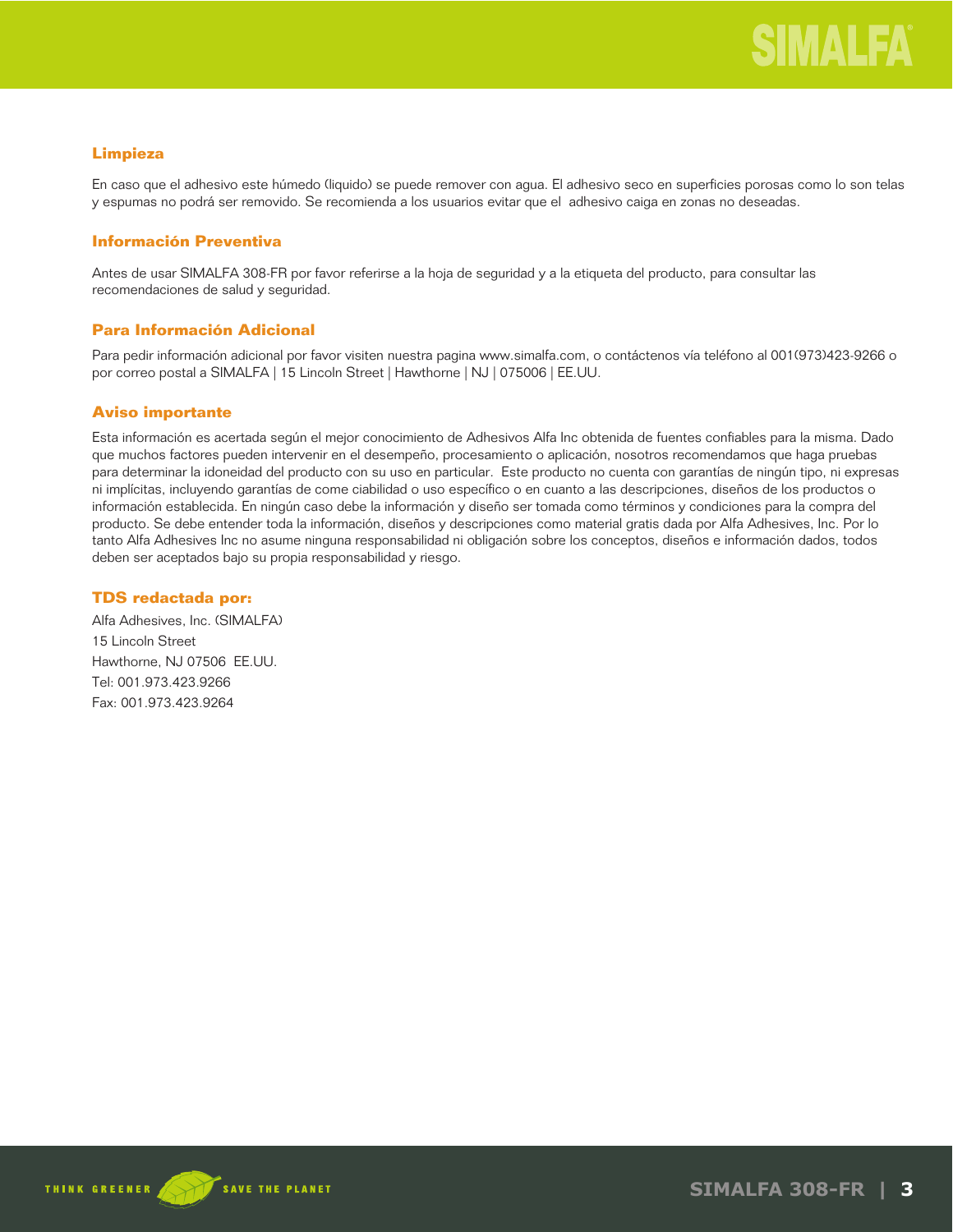# ${HoudA DE SEGURIDAD}$

ISO 9001:2008 REGISTERED | GREENGUARD GOLD + GREENGUARD CERTIFIED

## **SIMALFA 308-FR**

## **SECCIÓN 1: Identificación**

| Identificador de Producto: SIMALFA 308-FR       |                                                                                                                                          |
|-------------------------------------------------|------------------------------------------------------------------------------------------------------------------------------------------|
|                                                 |                                                                                                                                          |
|                                                 |                                                                                                                                          |
|                                                 |                                                                                                                                          |
|                                                 | Uso de la sustancia/mezcla:  Adhesivos, Uso industrial, Espuma flexible de unión, Fabricación de muebles,<br>Construcción de un vehículo |
|                                                 |                                                                                                                                          |
| Fabricante información:                         |                                                                                                                                          |
|                                                 |                                                                                                                                          |
|                                                 | Dirección de la compañía: 15 Lincoln Street, Hawthorne NJ 07506 Estados Unidos de América/USA                                            |
|                                                 | Horas de oficina (Lunes – Viernes)  6.00 am (de la mañana) to 5:00 pm (de la tarde)                                                      |
| Compañía número de teléfono: 1.973.423.9266     |                                                                                                                                          |
|                                                 | Empresa Contacto Nombre:  Darren Gilmore, darren.gilmore@simalfa.com                                                                     |
| Teléfono en caso de emergencia:  1.973.423.9266 |                                                                                                                                          |

## **SECCIÓN 2: Identificación de los peligros**

Clasificación de la sustancia o mezcla, de conformidad con el reglamento párrafo (d) de la regulación §1910.1200:

| Peligros para la salud: No está clasificado      |                                                                                                                         |
|--------------------------------------------------|-------------------------------------------------------------------------------------------------------------------------|
|                                                  | Peligros ambientales:  No están cubiertos por OSHA GHS §1910.1200                                                       |
| Peligroso para el medio                          |                                                                                                                         |
|                                                  |                                                                                                                         |
| Palabra de Advertencia GHS:  No aplica           |                                                                                                                         |
| Indicación de Peligro GHS:  No aplica            |                                                                                                                         |
| Pictograma de Peligro GHS:  No se usa pictograma |                                                                                                                         |
| <b>Consejos de Prudencia GHS:</b>                |                                                                                                                         |
|                                                  |                                                                                                                         |
|                                                  |                                                                                                                         |
|                                                  |                                                                                                                         |
|                                                  |                                                                                                                         |
|                                                  | Peligro no clasificadas de otro modo:  Evite la inhalación de neblinas de pulverización y / o vapores de pulverización. |

Porcentaje de ingrediente(s)

de toxicidad aguda desconocida:............. No aplica

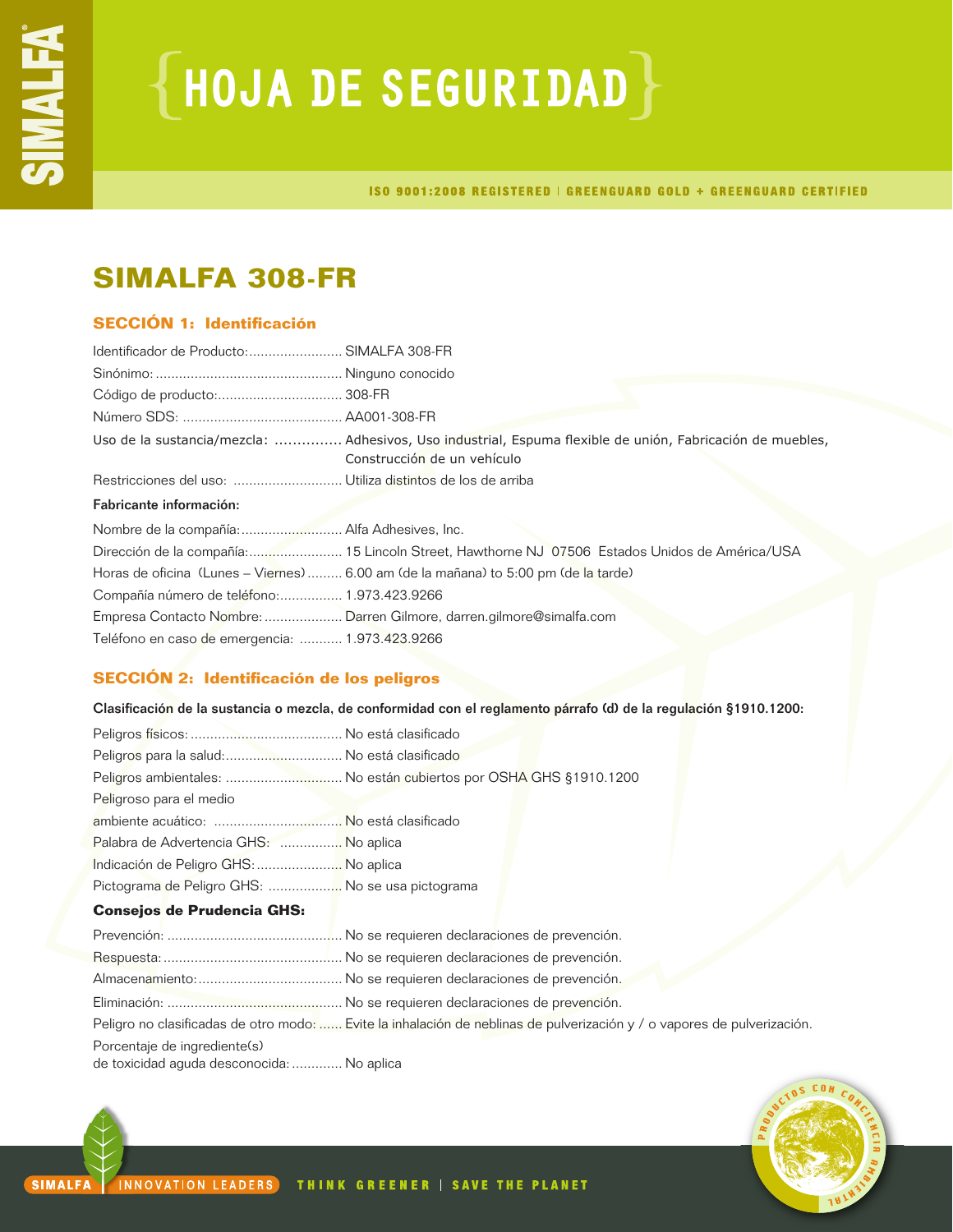

## **Sección 3, Composición/información sobre los componentes**

## Mezcla:

Acrilato / CR (polychloroprenes, caucho de cloropreno)

| l Chemical Name    | CAS#     | <b>Concentration (weight %)</b> |
|--------------------|----------|---------------------------------|
| Antimony pentoxide | 314-60-9 | 2.9 - 4.1%                      |

Nota : El saldo de los ingredientes no están clasificados como peligrosos o están por debajo del umbral de clasificación con los criterios de la Federal OSHA Estándar de Comunicación de Peligros 29 CFR 1910.1200.

## **Sección 4, Primeros auxilios**

#### Descripción de las medidas necesarias:

#### Inhalación:

Transportar a la persona al aire libre. . En caso de irritación del tracto respiratorio buscar asistencia médica.

#### Contacto con la piel:

En caso de contacto con la piel, lavar con agua y jabón inmediato.

## En caso de irritación cutánea:

Consultar a un médico.

#### Contacto con los ojos:

En caso de contacto con los ojos, manteniendo los párpados bien separados y lavar inmediatamente con abundante agua prolongadamente, durante al menos 5 minutos. Posteriormente consultar a un oftalmólogo

#### Ingestión:

Buscar asistencia médica inmediata.

#### Síntomas/efectos más importantes, agudos y retardados:

Ninguno actualmente conocido.

## Indicación de la necesidad de recibir atención médica inmediata y tratamiento especial requerido en caso necesario:

Si se observan los síntomas, consulte a un médico y darles esta SDS.

## **Sección 5, Medidas de lucha contra incendios**

#### Medios de extinción apropiados:

Agua, Espuma, Polvo seco.

#### Material extintor inadecuado:

Ninguno conocido .

#### Peligros específicos de los productos químicos:

El producto no es combustible. No inhalar humos procedentes de incendios o de vapores de descomposición. Los productos de combustión – Gases irritantes y vapores.

## Equipo de protección especial y precauciones para los equipos de lucha contra incendios:

Llevar ropa de protección completa y equipo de respiración autónomo aprobado por NIOSH. Utilizar agua para enfriar los contenedores expuestos al fuego.

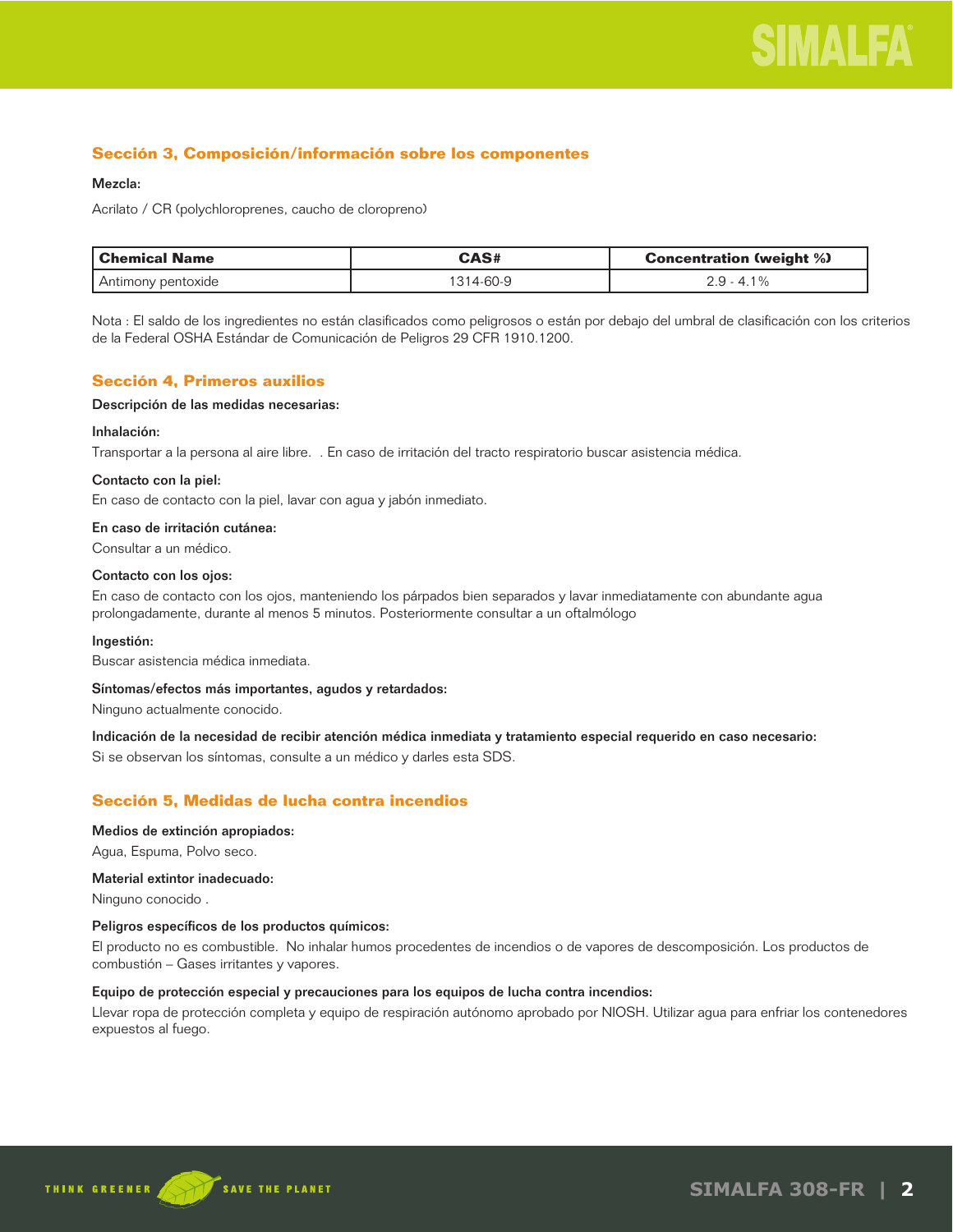## **Sección 6, Medidas que deben tomarse en caso de vertido accidental**

#### Precauciones individuales, equipos de protección y procedimientos de emergencia:

Usar el equipo de protección personal (EPP) adecuado tales como: guantes, gafas y ropa de protección cuando sea necesario basándose en las condiciones (Vea la Sección 8). Vea la Sección 2 y 7 para obtener información adicional sobre los peligros y medidas cautelares. Quitar la ropa contaminada.

#### Precauciones Medioambientales:

Detener la fuga si puede hacerse sin riesgo. No verter en desagües ni en el medio ambiente acuático. Cubrir los desagües.

#### Métodos y materiales de aislamiento y limpieza:

Recoger mecánicamente el producto. Absorber inmediatamente el producto derramado con sólidos inertes como arcilla o tierra de diatomeas, agente aglutinante ácido o universal. Limpiar las superficies contaminadas a fondo. Conservar el agua de lavado contaminada y deseche. Eliminar en un lugar de tratamiento adecuado de acuerdo con las regulaciones locales / regionales / internacionales.

## **Sección 7, Manipulación y almacenamiento**

#### Precauciones para una manipulación segura:

Se deben seguir las precauciones necesarias para el manejo de productos químicos. Si es imposible o insuficiente de succión de las inmediaciones, una buena ventilación del lugar de trabajo debe garantizarse. Use buenas prácticas de higiene personal y usar el equipo de protección personal (EPP) adecuado (vea la Sección 8). . Lavarse las manos y otras áreas expuestas con un jabón suave y agua antes de tomar un descanso del trabajo y abandonar el trabajo

## Condiciones de almacenamiento seguro, incluidas cualesquiera incompatibilidades:

Conservar únicamente en el recipiente original. Mantener el recipiente herméticamente cerrado.

## Temperatura de almacenamiento:

5 - 40°C

#### Duracion:

6 meses en envase cerrado.

## **Sección 8, Controles de exposición/protección personal**

#### Parámetros de control:

#### Límites de exposición laboral:

No contiene sustancias que sobrepasen el límite de concentración fijado un límite de exposición ocupacional.

| US OSHA HAZARDOUS COMPONENTS (29 CFR 1910.1200):          |                      |                     |
|-----------------------------------------------------------|----------------------|---------------------|
| Permissible Exposure Limits                               |                      |                     |
| PEL-TWA (8 hour)<br>PEL-STEL (15 min)<br><b>Substance</b> |                      |                     |
| Antimony pentoxide                                        | $0.5 \text{ mg/m}^3$ | l No data available |

| US ACGIH Threshold Limit Values |                       |                     |
|---------------------------------|-----------------------|---------------------|
| l Substance                     | TLV-TWA (8 hour)      | TLV-STEL (15 min)   |
| Antimony pentoxide              | 0.5 mg/m <sup>3</sup> | I No data available |

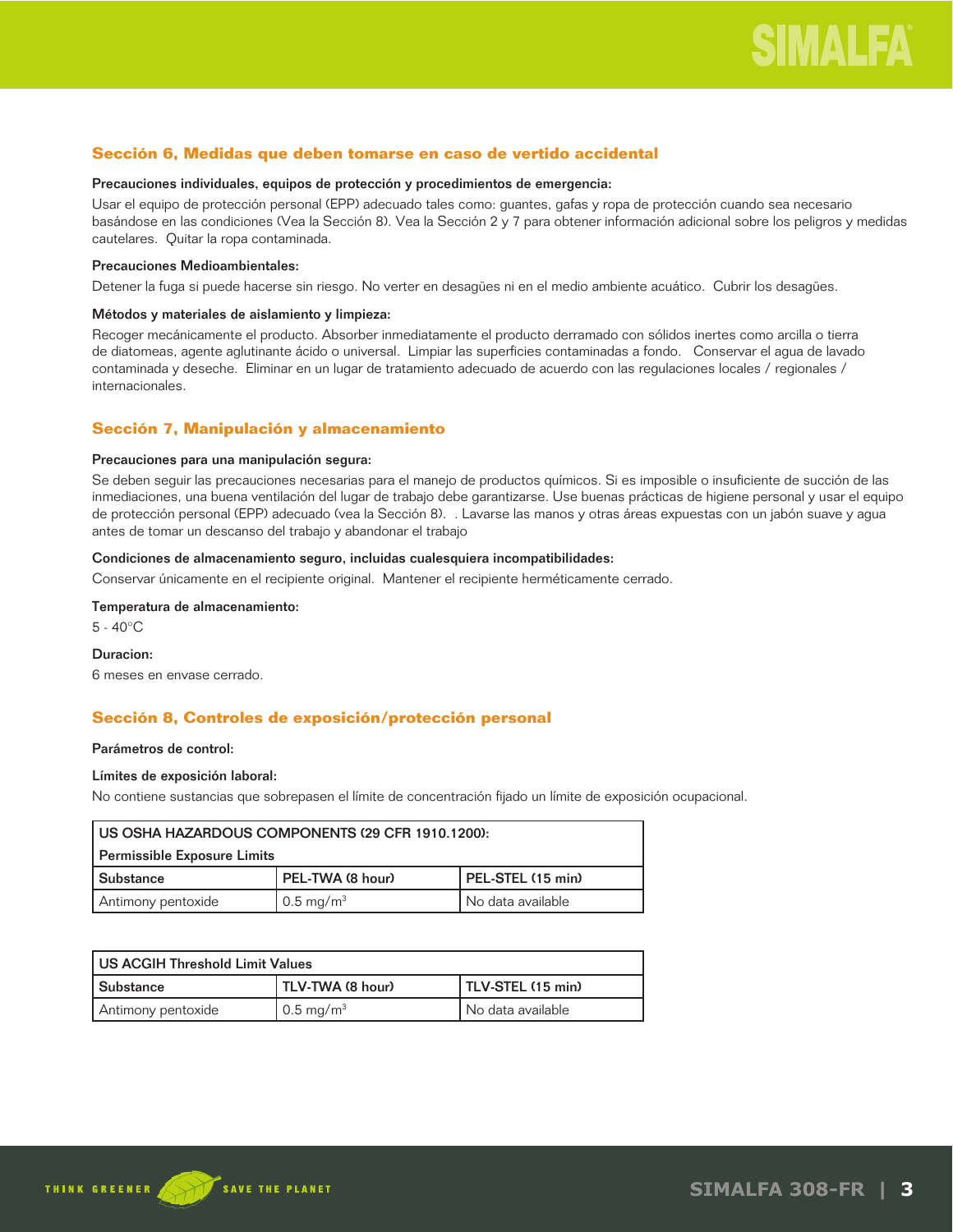

| NIOSH Exposure Limits |                      |                   |
|-----------------------|----------------------|-------------------|
| l Substance           | <b>TWA</b>           | <b>I STEL</b>     |
| Antimony pentoxide    | $0.5 \text{ mg/m}^3$ | No data available |

Controles apropiados de ingeniería:

Ventilación general del área debe ser adecuada. También vea la Sección 7.

Medidas de protección individual, tales como equipos de protección personal:

Protección ocular y el rostro: Utilice gafas de protección adecuados.

Protección de los ojos debe cumplir con las regulaciones OSHA.

#### Protección de la piel y de las manos:

Utilice guantes de protección adecuados. Inspeccione los guantes antes de su uso. Utilice la técnica correcta de quitarse los guantes (sin tocar la superficie exterior del guante) para evitar el contacto de la piel con este producto. Deseche los guantes contaminados después de su uso, de acuerdo con las leyes aplicables y buenas prácticas de laboratorio. Lavar y secar las manos.

#### Protección de las vías respiratorias:

Evite la inhalación de neblinas de pulverización y / o vapores de pulverización. Trabaje en áreas bien ventiladas, donde la evaluación de riesgos muestra que los respiradores purificadores de aire son apropiados, use un respirador tipo N95 (EE. UU.) O tipo P2 (EN 143). Use respiradores y componentes probados y aprobados bajo estándares gubernamentales apropiados como NIOSH (EE. UU.) O CEN (UE).

## Otros:

Otra ropa de protección puede ser necesaria dependiendo de grado de exposición.

#### Peligros térmicos:

No hay datos disponibles

## **Sección 9, Propiedades físicas y químicas**

## Apariencia

| Punto de fusión/solidificación:  No aplicable                         |  |
|-----------------------------------------------------------------------|--|
|                                                                       |  |
|                                                                       |  |
|                                                                       |  |
|                                                                       |  |
| Inflamabilidad (sólido, gas):  No es inflamable                       |  |
| Límites de inflamabilidad superior/inferior o límites de explosividad |  |
|                                                                       |  |
| Límites de inflamabilidad: superior %:  No aplicable                  |  |
| Límites de explosividad: inferior %: No aplicable                     |  |
| Límites de explosividad: superior %: No aplicable                     |  |
|                                                                       |  |

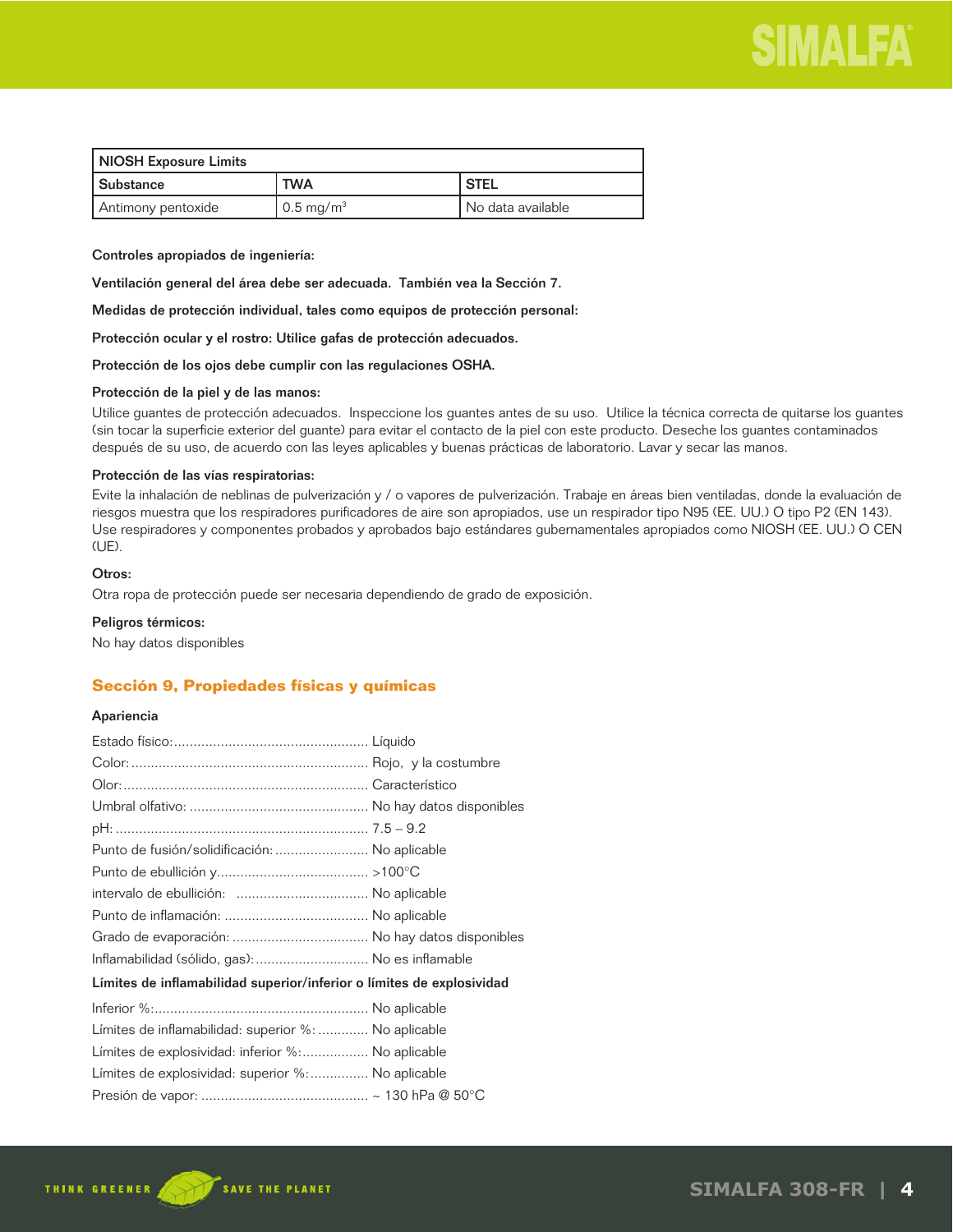

| Coeficiente de partición (n-octanol/agua):  No hay datos disponibles |  |
|----------------------------------------------------------------------|--|
| Temperatura de autoignición: No hay datos disponibles                |  |
| Temperatura de descomposición:  No hay datos disponibles             |  |
|                                                                      |  |
| Otra información:                                                    |  |
|                                                                      |  |

## **Sección 10, Estabilidad y reactividad**

| Posibilidad de reacciones peligrosas:  Ninguno conocido |                                                                                                            |
|---------------------------------------------------------|------------------------------------------------------------------------------------------------------------|
| Condiciones que deben evitarse: No congele              |                                                                                                            |
| Materiales incompatibles:  Ninguno conocido             |                                                                                                            |
|                                                         | Productos de descomposición peligrosos: La descomposición térmica puede liberar gases y vapores irritantes |

## **Sección 11, Información toxicológica**

## Información sobre posibles vías de exposición:

## Síntomas relacionados con las características físicas, químicas y toxicológicas:

No se espera ninguna.

## Efectos retardados e inmediatos y efectos crónicos producidos por una exposición a corto o largo plazo: No se espera ninguna.

## Medidas numéricas de toxicidad:

Información Ingrediente:

| l Substance        | Test Type (species)     | Value                    |  |
|--------------------|-------------------------|--------------------------|--|
|                    | LD50 Oral (Ratón)       | No data available        |  |
| Antimony pentoxide | LD50 Dérmico (Conejo)   | $\frac{14,000}{1}$ mg/kg |  |
|                    | LC50 Inhalación (Ratón) | I No data available      |  |

## Corrosión/irritación en la piel:

Contactos frecuentes o prolongado con la piel puede causar irritación dérmica.

## Lesiones/irritación graves en los ojos:

No se espera que cause lesiones/irritación graves en los ojos.

## Sensibilización respiratoria:

No hay información disponible sobre la mezcla, sin embargo ninguno de los componentes se han clasificado como sensibilizador respiratorio (o están por debajo del umbral de concentración para la clasificación).

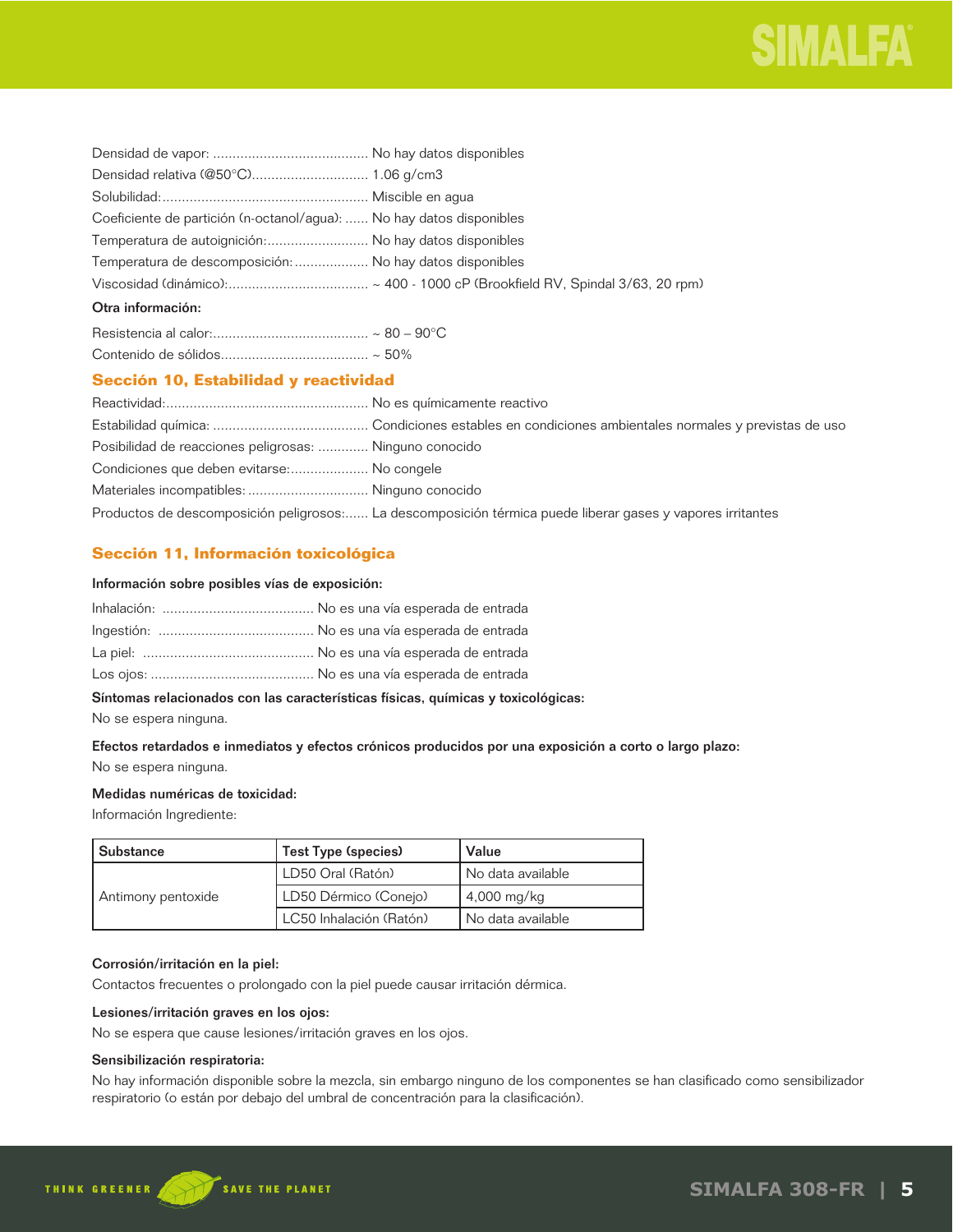#### Sensibilización de la piel:

No hay información disponible sobre la mezcla, sin embargo ninguno de los componentes se han clasificado como un sensibilizador de la piel (o están por debajo del umbral de concentración para la clasificación).

## Mutagenidad de células germinativas:

No hay información disponible sobre la mezcla, sin embargo ninguno de los componentes se han clasificado como mutagenidad de células germinativas (o están por debajo del umbral de concentración para la clasificación).

## Carcinogenicidad:

No hay información disponible sobre la mezcla, sin embargo ninguno de los componentes está listado en el Programa Nacional de Toxicología - Informe sobre Carcinógenos (National Toxicology Program (NTP) Report on Carcinogens) (última edición) o se ha encontrado para ser un carcinógeno potencial en la Agencia Internacional para la Investigación del Cáncer (International Agency for Research on Cancer (IARC)) Monografías (última edición), o por la OSHA.

## Toxicidad a la reproducción:

No hay información disponible sobre la mezcla, sin embargo ninguno de los componentes se han clasificado como toxicidad a la reproducción (o están por debajo del umbral de concentración para la clasificación).

## Toxicidad sistémica para órganos

## diana (exposición única):

No hay información disponible sobre la mezcla, sin embargo ninguno de los componentes se han clasificado como Toxicidad sistémica para órganos diana (exposición única) (o están por debajo del umbral de concentración para la clasificación).

## Toxicidad sistémica para órganos

## diana (exposición repetida):

No hay información disponible sobre la mezcla, sin embargo, ninguno de los componentes ha sido clasificado para STOT RE (o están por debajo del umbral de concentración para la clasificación). Sobre la base de nueva información sobre una materia prima que se está utilizando en la formulación de este producto, se está aclarando si es necesaria una clasificación en una clase de peligro después de una exposición repetida (inhalación).

#### Peligro por aspiración:

No hay información disponible sobre la mezcla, sin embargo ninguno de los componentes se han clasificado como peligro por aspiración (o están por debajo del umbral de concentración para la clasificación).

## Información adicional:

Ninguno conocido.

## **Sección 12, Información ecotoxicológia**

#### Ecología:

#### Datos del producto:

El producto no puede ser liberado en el agua sin tratamiento previo.Ingredient Information:

#### Información Ingrediente:

| Substance          | <b>Test Type</b> | <b>Species</b> | Value |
|--------------------|------------------|----------------|-------|
| Antimony pentoxide | LD50             |                |       |
|                    | <b>EC50</b>      |                |       |
|                    | EC/LC50          |                |       |

## Persistencia y degradabilidad:

No hay datos disponibles

### Potencial de bioacumulación:

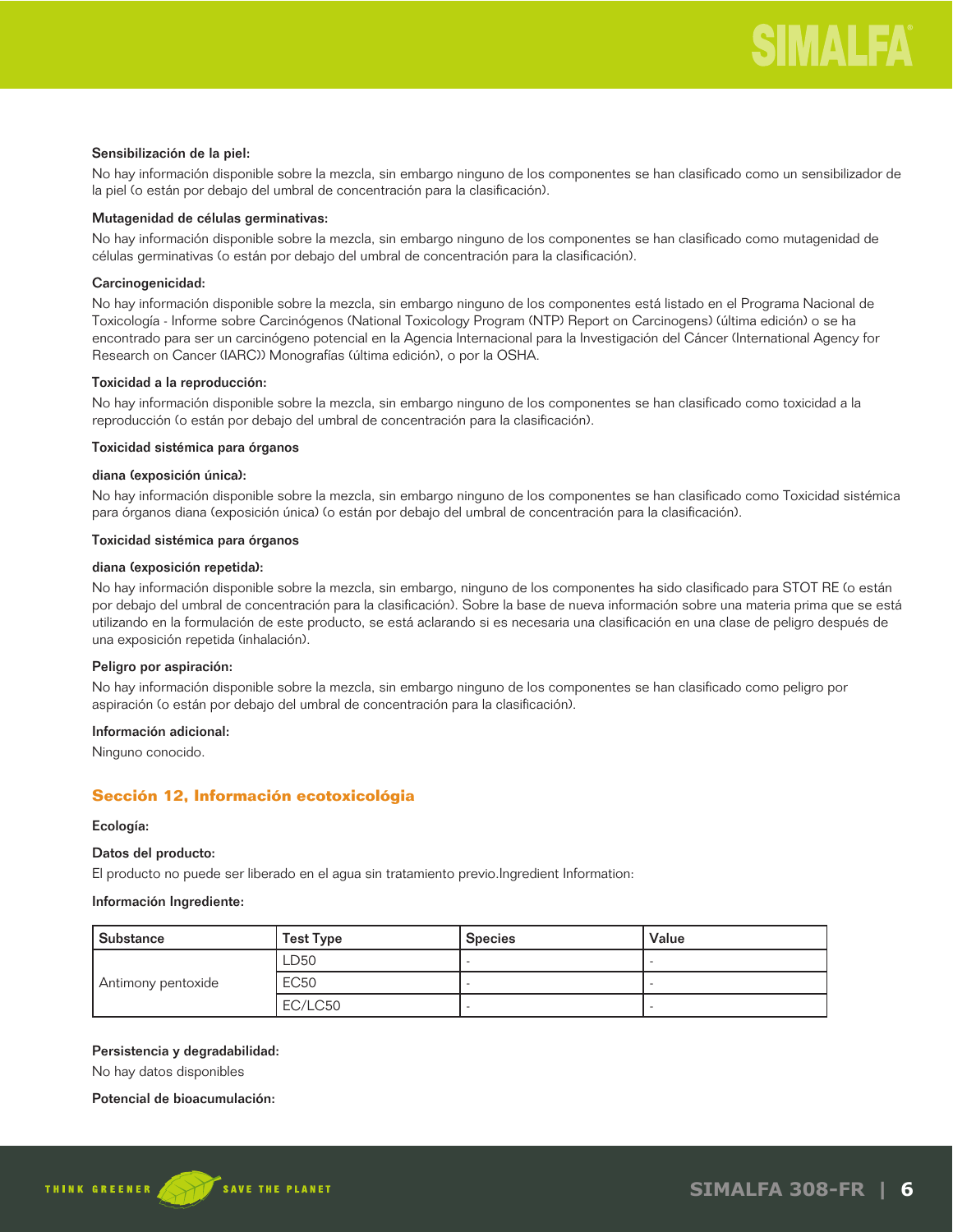

No hay datos disponibles

Movilidad en suelo: No hay datos disponibles

#### Otros efectos adversos:

Técnicamente versiones correctas de concentración débil en adecuadas estaciones de depuración biológica, no hay que esperar perturbaciones de la biodegradabilidad de los lodos activados. Observar las prescripciones relativas drenajes locales.

## **Sección 13, Información relativa a la eliminación de los productos**

#### Proceso de eliminación de sustancias o preparados:

Deshágase de producto contaminante y los materiales utilizados en la limpieza de derrames o fugas de una manera aprobada para este material. Consulte Federales, Estatales y Locales agencias reguladoras apropiadas a determinar los procedimientos adecuados de eliminación.

#### Envases contaminados:

Embalaje completamente vaciado se puede reciclar.

## **Sección 14, Información relativa al transporte**

## US Departamento de Transporte (49CFR)

No regulado

#### Código Marítimo Internacional de Mercancías Peligrosas (IMDG)

No regulado

## Asociación Internacional de Transporte Aéreo (IATA) (Pueden aplicación variantes según países)

No regulado

#### Peligros ambientales

Contaminante marino: No

Transporte a granel (de acuerdo con el Anexo II de MARPOL 73/78 y el código IBC)

Ninguna otra información pertinente disponible.

Precauciones especiales que el usuario necesita para tener en cuenta, o necesita para cumplir , en relación con el transporte o medio de transporte , ya sea dentro o fuera de sus instalaciones: Proteger de las heladas

## **Sección 15, Información sobre la reglamentación**

#### USA:

Regulaciones federales de Estados Unidos de América: Esta hoja de datos de seguridad cumple con OSHA, 29 CFR 1910.1200.

## Control de Sustancias Tóxicas acto (Toxic Substances Control Act (TSCA)):

Todas las sustancias de este producto están relacionados, según sea necesario, o están exentos de inventario TSCA.

## Reautorización del Superfina acto de 1986 Título III secciones 302, 311,312 y 313 (SARA - Superfund and Reauthorization Act of 1986 Title III sections 302, 311,312 and 313):

Seccione 302 – No hay productos químicos en este material están sujetos a los requisitos de información de SARA Título III, Seccione 302.

## Respuesta, Compensación y Responsabilidad Ambiental Ley Integral (Comprehensive Environmental Response, Compensation, and Liability Act - CERCLA) Lista de sustancias peligrosas, 40 CFR 302.4:

Este producto no contiene productos químicos incluidos en el CERCLA.